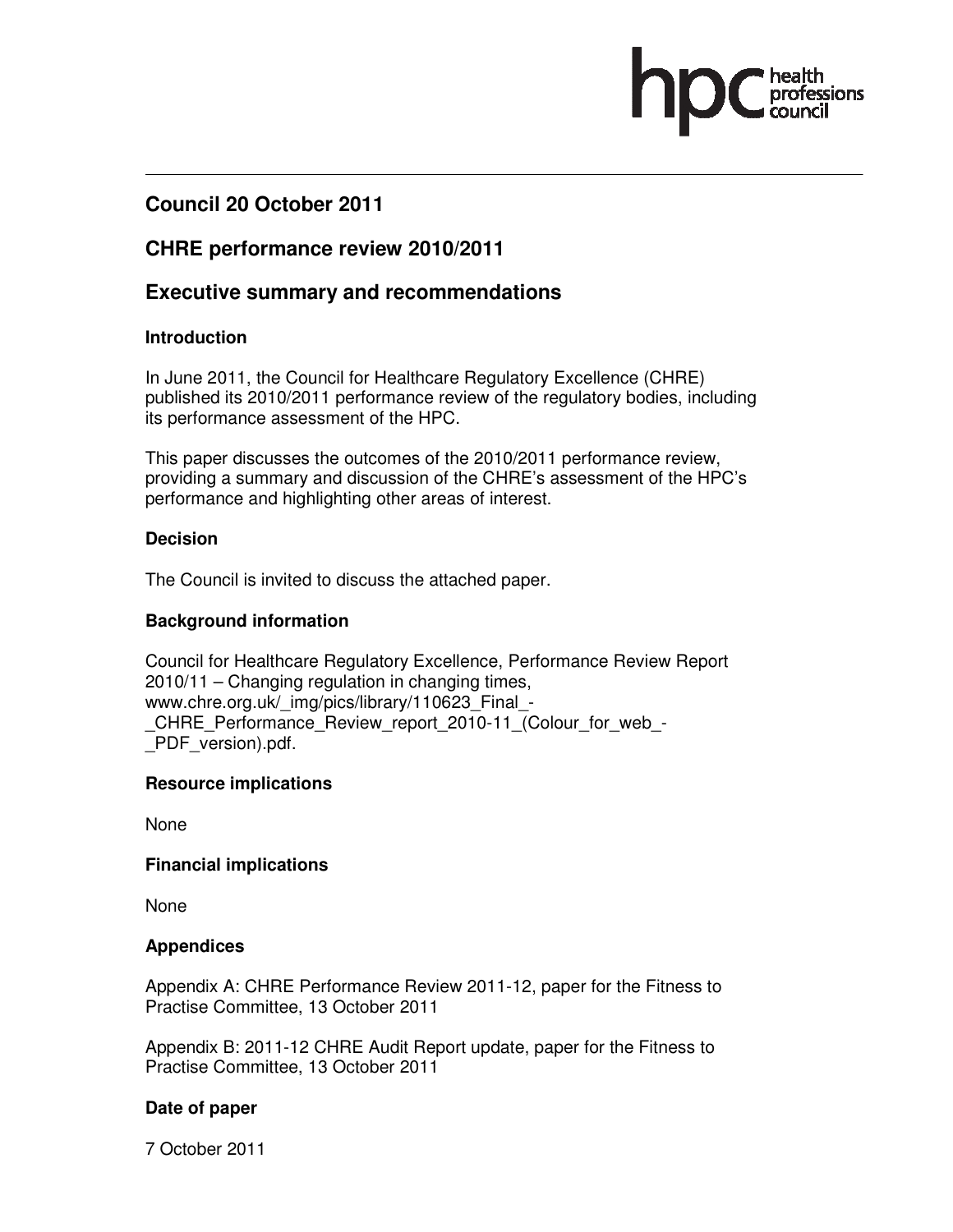

# **CHRE performance review 2010/2011 – paper for Council**

| 1.                                                                                                                                                                 |  |
|--------------------------------------------------------------------------------------------------------------------------------------------------------------------|--|
|                                                                                                                                                                    |  |
| 2. Progress on recommendations from 2009/2010 review 4                                                                                                             |  |
|                                                                                                                                                                    |  |
|                                                                                                                                                                    |  |
| Patient involvement in the assessments of education providers 5                                                                                                    |  |
| Implementing improvements to the fitness to practise process as a result of                                                                                        |  |
|                                                                                                                                                                    |  |
|                                                                                                                                                                    |  |
|                                                                                                                                                                    |  |
|                                                                                                                                                                    |  |
|                                                                                                                                                                    |  |
|                                                                                                                                                                    |  |
| Developing consistent approaches to reporting on vetting and barring8                                                                                              |  |
|                                                                                                                                                                    |  |
|                                                                                                                                                                    |  |
| Any progress or further developments with regard to the HPC's assumption of<br>regulatory responsibility for social workers in England and for practitioners of    |  |
|                                                                                                                                                                    |  |
|                                                                                                                                                                    |  |
| The outcomes of the external research on the involvement of service users in the<br>design and delivery of education programmes, and the proposed pilot to include |  |
|                                                                                                                                                                    |  |
|                                                                                                                                                                    |  |
| Any further findings from the studies by Durham University to develop a                                                                                            |  |
| The impact of the introduction of registrant assessors to advise fitness to practise                                                                               |  |
| Any progress or further developments made in the HPC's current and continuing                                                                                      |  |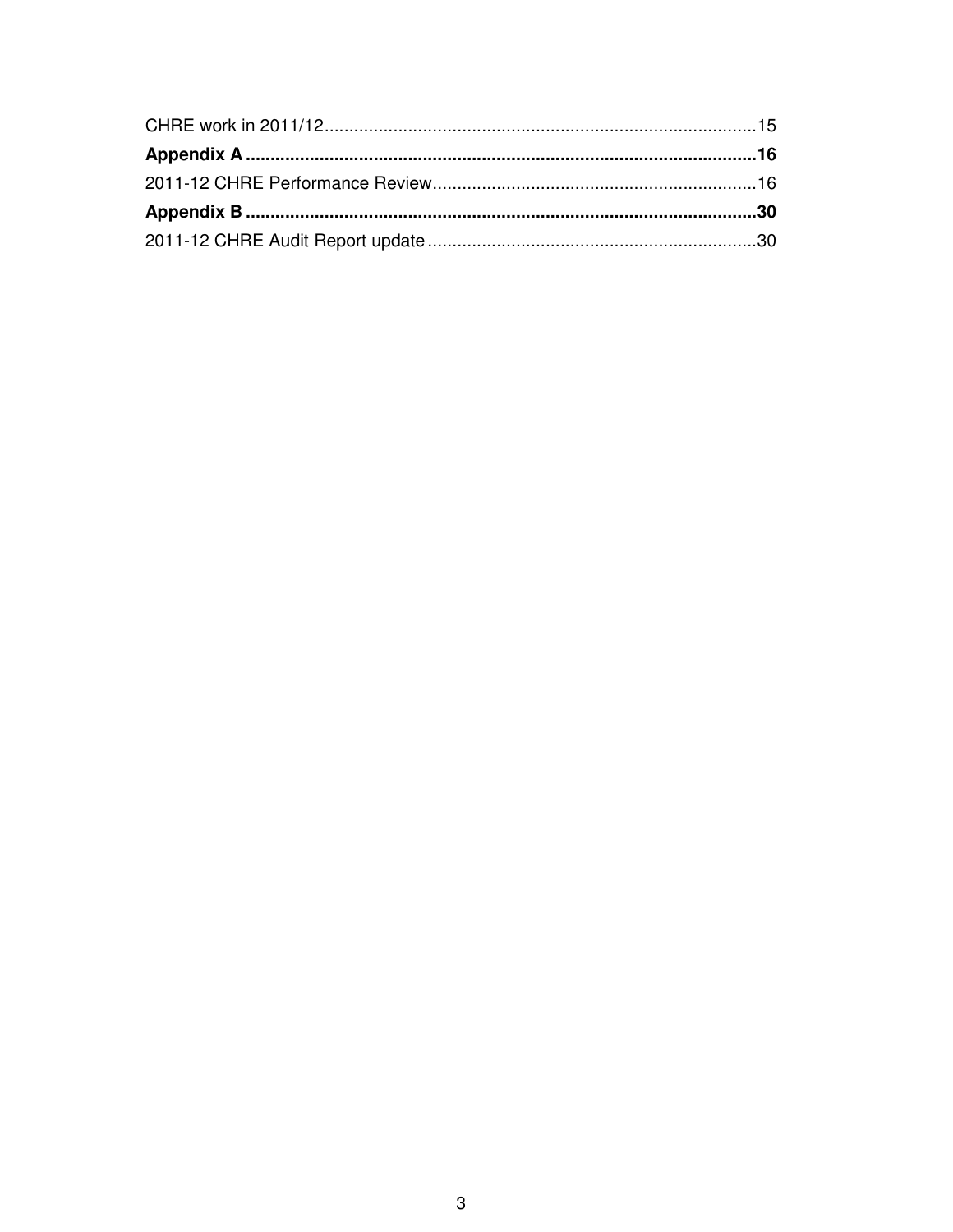# **CHRE performance review 2010/2011**

# **1. Introduction**

- 1.1 This paper summarises and discusses the CHRE's 2010/2011 performance review, highlighting areas of the Health Professions Council's (HPC's) good practice and areas which the Council may wish to discuss. It also highlights the areas that the CHRE considers to be good practice and of common interest all across the regulatory bodies; and where helpful and relevant, informs the Council of ongoing or planned work by the HPC Executive.
- 1.2 References to specific sections and paragraphs are references to the full CHRE report.

## **Performance review process**

- 1.3 The CHRE is required by law to report on the performance of each of the regulators and to publish a report of its findings annually. The performance review process is based on a self-assessment against the CHRE's standards of good regulation.
- 1.4 The HPC is normally sent a self-assessment template to complete in around September/October of each year, with submission to the CHRE due in December that year. This involves the HPC Executive collating a written response including links to relevant Council/Committee papers and other documents. The CHRE also contacts a range of patient, public, and professional organisations to seek feedback on the regulators' performance.
- 1.5 The CHRE then assesses all the material, and requests further information or clarification as appropriate before meeting with the regulator to discuss its findings. The HPC has the opportunity to provide information/comment on drafts of the performance review before the CHRE finalises its report. Section 15 of the report sets out the CHRE's findings in relation to the HPC.

# **2. Progress on recommendations from 2009/2010 review**

2.1 In each review, the CHRE checks whether regulators have made progress on areas it recommended for further work in the previous year's review.

## **Recognised good practice**

- 2.2 In the 2009/2010 performance review, the CHRE identified the following areas of good practice by the HPC:
	- work undertaken to ensure a smooth transition to statutory regulation for practitioner psychologists and hearing aid dispensers;
	- development of a student section of the website, and publication of guidance on conduct and ethics for students;
	- further development of the CPD standards and audit processes;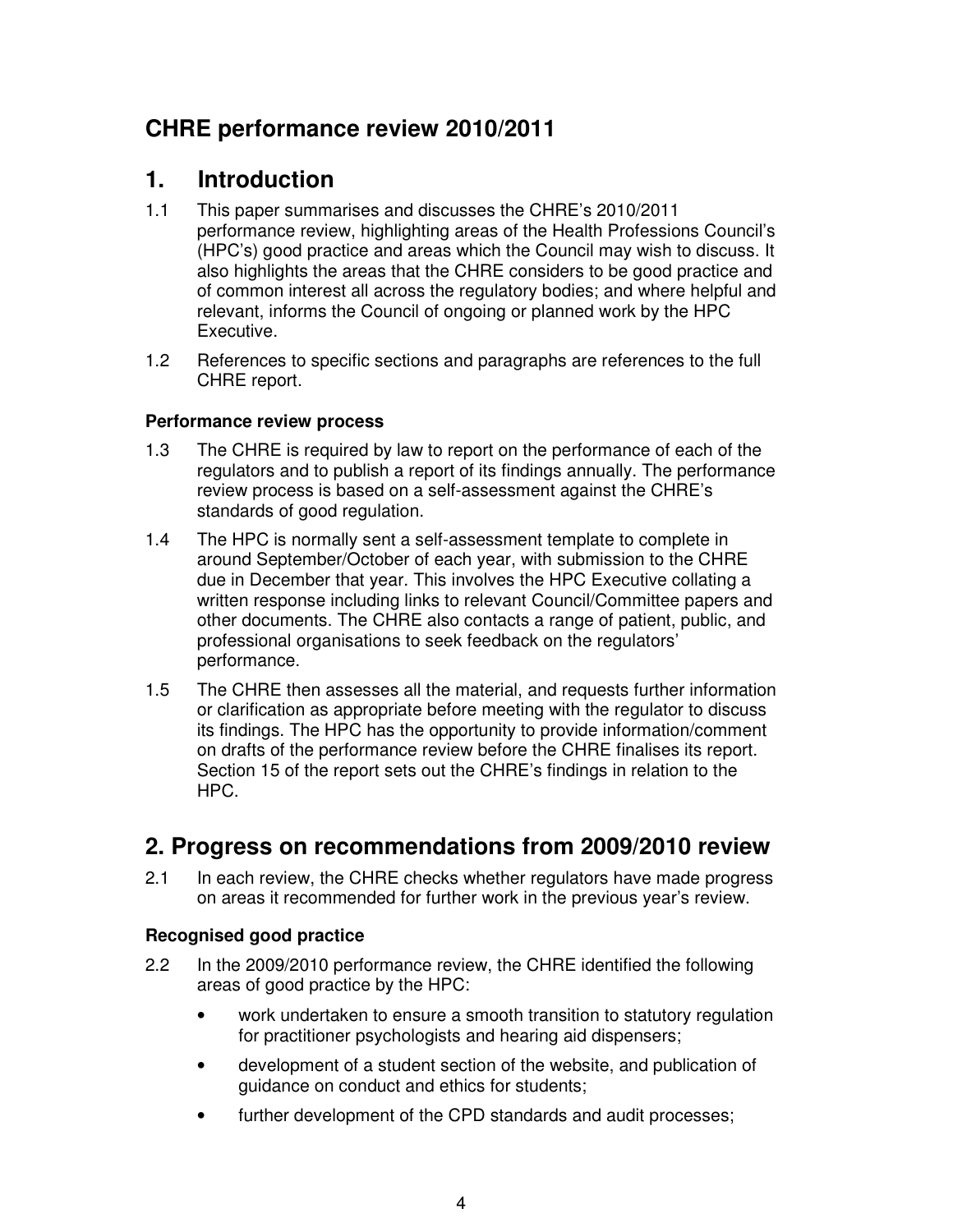- work to increase the number of registrants successfully renewing their registration;
- removal of the health reference as a requirement for registration;
- development of plans to enhance communications with complainants; and
- positive feedback about the change in governance of the Council from July 2009.

### **Areas for further development**

 $\overline{a}$ 

2.3 Areas for development identified by the CHRE in the 2009/2010 performance review are listed below, along with an explanation of the work carried out on each issue since the last review.

### **Patient involvement in the assessments of education providers**

2.4 We have been looking at 'service user involvement' given the diverse range of professions we regulate. We consider this to be an important ongoing area for a number of reasons: the CHRE's clear requirements; the importance placed on service user involvement including separate funding in the social work field in light of the HPC's regulation of social workers in England from April 2012; and the importance of involving service users in our work. The Education and Training Committee has considered service user involvement at a number of meetings in 2010 and 2011. Details of our work in this area are available in section 5 of this paper.

### **Implementing improvements to the fitness to practise process as a result of research into complainants' expectations**

- 2.5 In 2010-11 the Fitness to Practise Department has implemented the programme of work arising from the expectations of complainants' research.<sup>1</sup> These activities are summarised below.
	- Review of website information policy. This was considered by the Fitness to Practise Committee in June 2010 and the policy confirmed.
	- Revised information on the website. As a result of the research recommendation that information about the fitness to practise process on the HPC website was clearer and more accessible, the revised complaints section of the website was launched in December 2010.
	- Published a policy statement clearly setting out the broad principles behind the meaning of fitness to practise.
	- Updated publications including How to raise a concern; What happens if a concern is raised about me; The Fitness to Practise process; and Information for Employers and Managers. 'Information for witnesses' was published in March 2010.
	- An event was held in June 2010 to inform stakeholders about the research and to engage them with the outcomes.

<sup>&</sup>lt;sup>1</sup> HPC response to CHRE performance review questions, 13 December 2010, pp. 62-63.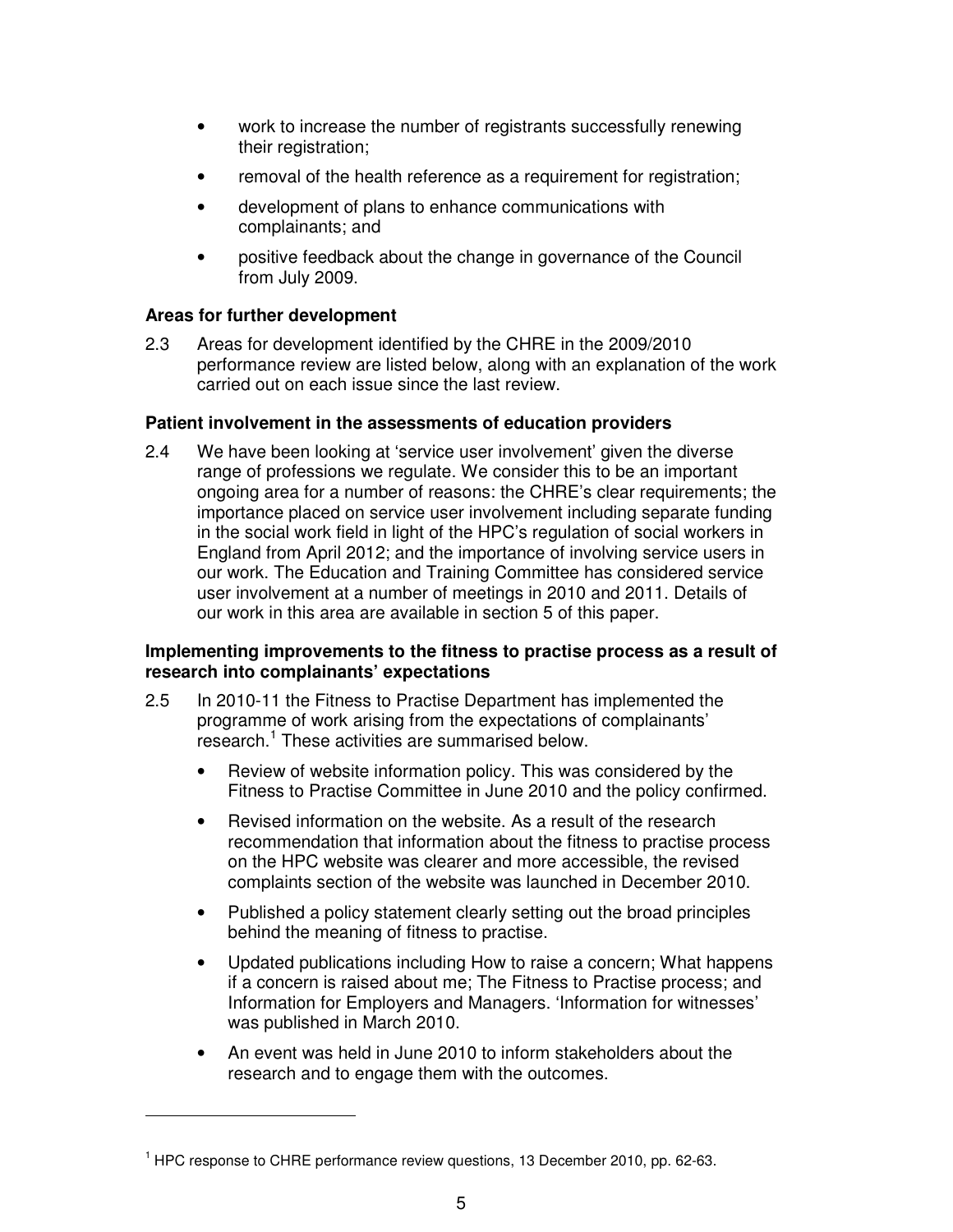- A hearings audio visual presentation was produced in December 2010 which contains information about what registrants and complainants should expect when a fitness to practise hearing is held.
- We have updated standard letters and our raising a concern form.
- The piece of work relating to alternative mechanisms for resolving disputes has continued. More detail about this work is available in section 5 of this paper.

# **3. Overview of HPC performance review 2010/2011**

- 3.1 The HPC received a very positive performance review report this year. The CHRE considers the HPC to be 'an effective and efficient regulator for the diverse range of professions that it regulates' (paragraph 15.3).
- 3.2 This section provides a brief summary of relevant parts of the report structured against the headings of the standards used by the CHRE in conducting its performance review.

### **Guidance and standards**

- 3.3 The CHRE found that the HPC's approach to maintaining and developing standards 'prioritises patient safety and patient centred care and therefore helps to maintain public protection' (paragraph 15.14).
- 3.4 Our current review of the standards of proficiency has been noted and commended by the CHRE. The Council recently approved new revised generic standards of proficiency, in response to concerns that the current generic standards are not all easily applicable to all the professions we regulate, and that some of the terminology used was not appropriate. The new structure of the standards of proficiency is more flexible, uses language that is applicable to all the professions we regulate, and means the standards can be applied more easily to professions we may regulate in the future. We are currently working on the rolling review of the profession-specific standards for each profession (paragraphs 15.12-14).
- 3.5 The work we carried out on the potential future regulation of psychotherapists and counsellors has been noted by the CHRE, which also noted that the government has now indicated that statutory regulation will not be progressed (paragraph 15.15).
- 3.6 The CHRE also noted recent developments on the upcoming regulation of social care workers in England and the regulation of practitioners of herbal medicine by the HPC (paragraphs 15.16-17). Current developments in these areas of work are set out in section 5 of this report.

### **Education and training**

3.7 The CHRE was pleased to note that we are currently considering the levels of service user involvement in the design and delivery of the education and training programmes we approve. Our Education and Training Committee has agreed to commission research to inform future decisions about how service users could be involved in these processes. The Committee has also considered whether a pilot study including the use of lay partners on approval visit panels may be helpful. More details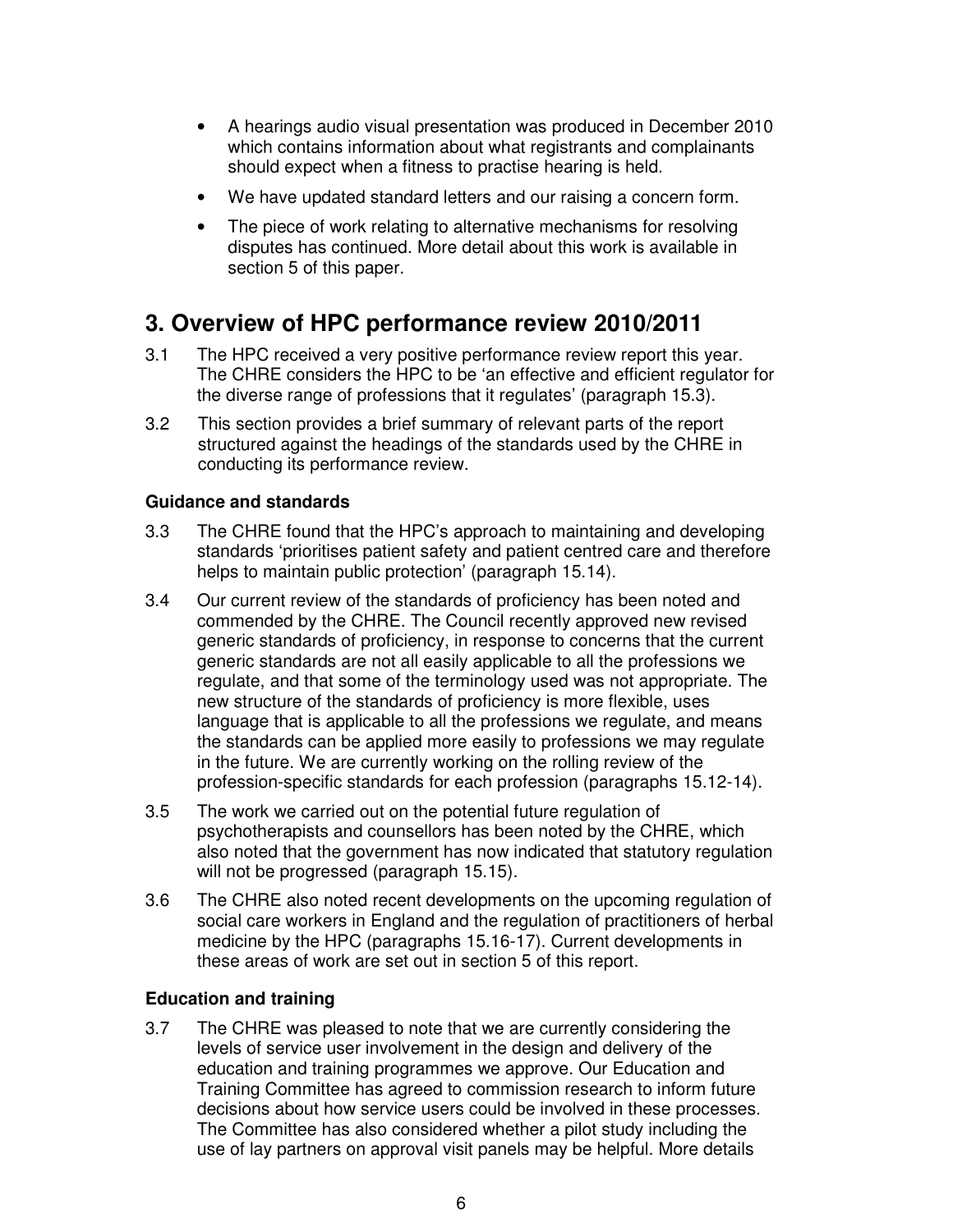about our work in this area are available in section 5 of this paper (paragraphs 15.19-20).

3.8 The two research projects we have commissioned on the issue of professionalism were of interest to the CHRE. The research is part of our ongoing work on the issue of revalidation. More detail on this research is available in section 5 of this paper. The CHRE noted the public protection benefits of this research, and suggested that the outcomes could be usefully shared with all healthcare regulators and other interested stakeholders (paragraph 15.22).

#### **Registration**

- 3.9 The CHRE considers that the HPC 'manages registration effectively and efficiently and that it has developed a commitment to continuous improvement through its work on improving its verification processes for international applicants. This is particularly important given the flow of healthcare workers across European and international boundaries' (paragraph 15.23).
- 3.10 The CHRE felt that the HPC's focus on verifying the identity, qualifications, and registration of international applicants with overseas regulators minimises the risk of fraudulent applications while preserving public confidence in the integrity of the HPC Register. Our processes include checking all passports and contacting awarding institutions to confirm the authenticity of applicant's qualifications. A fraud management exercise undertaken by the NHS Counter Fraud and Security Management Services found that generally our processes are appropriate, although one case of a fraudulent qualification was identified. We are planning a followup study to clarify whether this is a more widespread issue (paragraph 15.24).
- 3.11 The success and benefits of the online renewal facility were noted by the CHRE. Online renewal was introduced in March 2010, and around 50 per cent of registrants have used the service, with ongoing promotion of the facility we expect the number of registrants renewing online to increase over time (paragraph 15.25).
- 3.12 The CHRE is pleased that we are intending to increase the information available on the HPC Register, including showing when a registrant is subject to a substantive or interim suspension order, and a statement to explain that registrants who have been struck off do not appear on the Register. We are considering adding a 'sounds like' search function to the online Register. We will seek views of stakeholders on the online register in our next round of opinion polling in autumn this year (paragraph 15.26).
- 3.13 The CHRE is also pleased that we have removed the health reference requirement for registration and replaced it with a self-declaration. This decision is in line with the CHRE's previous recommendation that regulators should use proportion ways of obtaining information about whether applicants are fit to practise their profession (paragraph 15.27).

#### **Fitness to practise**

3.14 A summary of the CHRE's comments on our fitness to practise processes, is set out in the CHRE audit recommendations update and performance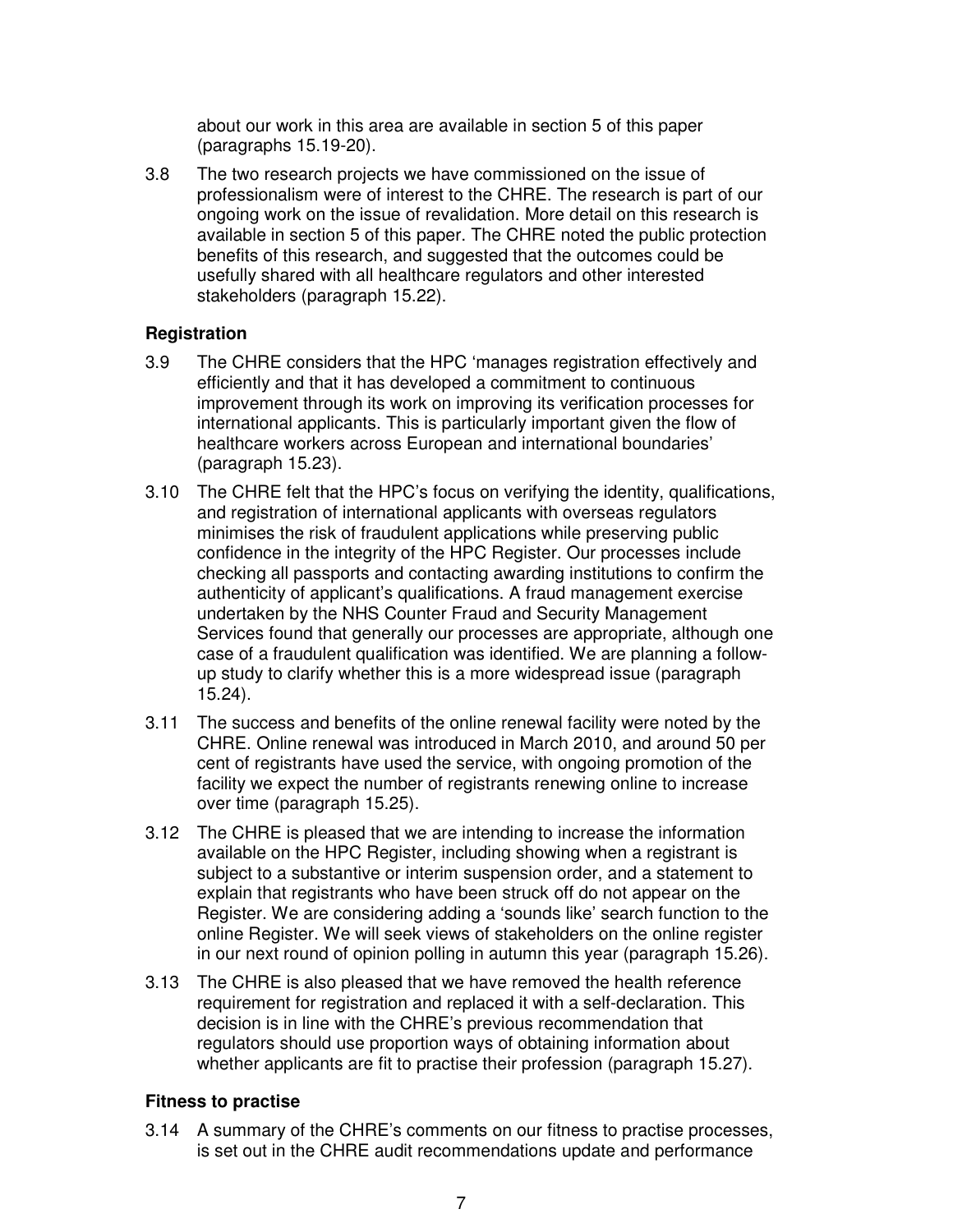review papers written for the October 2011 Fitness to Practise Committee in Appendix A.

# **4. Issues of common interest**

4.1 This section sets out issues of common interest to all the regulators for further discussion by the Council. As some of the conclusions and recommendations for certain regulators are specific to those organisations, this section focuses on the overall recommendations the CHRE made to all regulators. The observations and comments of the Executive are set out for each area, indicating any relevant work being undertaken and/or actions planned. Please also refer to the CHRE audit recommendations update and performance review papers in Appendix A of this report which sets out fitness to practise developments.

### **Developing consistent approaches to reporting on vetting and barring**

- 4.2 The CHRE recommended that all the regulators should work with the Scottish Government to develop a consistent approach in publicly reporting on Scottish barring decisions which prioritises public protection and confidence in regulation, and work with the Department of Health and Ministry of Justice to improve the Independent Safeguarding Authority's management of the vetting and barring scheme in England and Wales (paragraph 18.11).
- 4.3 Legislation has been introduced to implement the recommendations of the Bichard report around the protection of children and of vulnerable adults. This was implemented via the Safeguarding Vulnerable Groups legislation in England, Wales and Northern Ireland, and the Protection of Vulnerable Groups (PVGS) legislation in Scotland.
- 4.4 This legislation has created two barring systems, which are intended to prevent individuals from working with children and/or vulnerable adults if they are considered not safe to do so. Being barred under either system would prevent many registrants from practising their profession. The scheme will impact particularly on fitness to practise processes as the Department will need to pass information to the organisation making the barring decisions and could also receive barring information back. As a result, it is important that the Council remains up to date with developments in both schemes.
- 4.5 The scheme in Scotland created under the PVGS went live on 28 February 2011 and is being implemented on a phased basis. The scope of the scheme for England, Wales and Northern Ireland has recently been reviewed and revised legislation is currently being discussed within the Houses of Parliament.
- 4.6 The Policy and Standards and Fitness to Practise Departments have worked together to respond to initial consultations on the setting up of barring arrangements. The departments will continue to collaborate on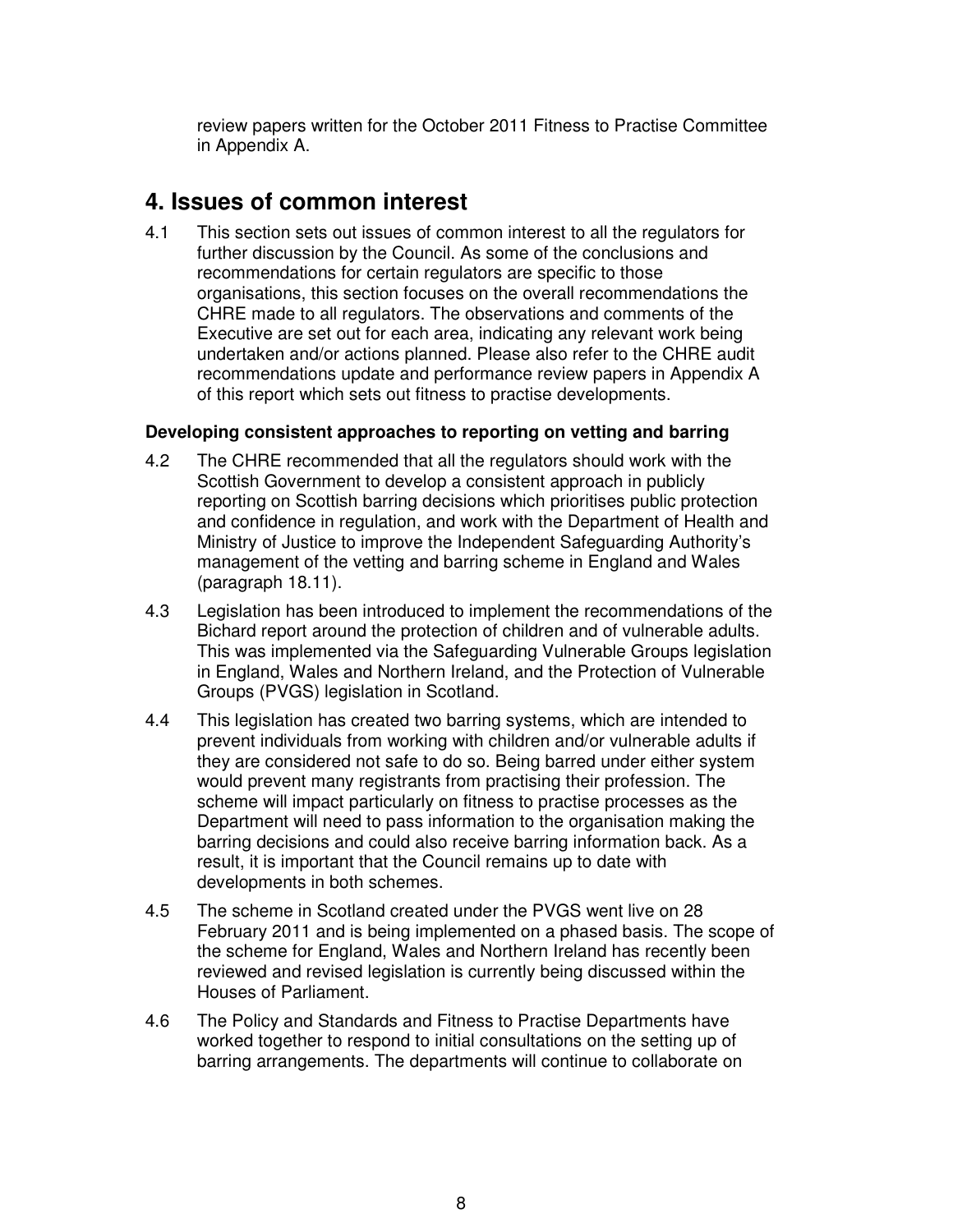implementation, providing research and recommendations on ways forward. $2$ 

4.7 In accordance with the HPC's obligations under the Safeguarding Vulnerable Groups Act and the Protecting Vulnerable Groups Act, the Executive has implemented a process by which case conferences take place on a monthly basis to determine whether any HPC cases should be referred for a decision to be taken as to whether the person concerned should be barred from working with vulnerable children or adults. 21 fitness to practise cases have now been referred to the relevant schemes. The Committee considered an update paper on the process used by HPC at its meeting in May 2011. $3$ 

#### **Complaints about the regulators**

- 4.8 The CHRE recommended that all regulators should review their processes for handling complaints about themselves to ensure that they have allocated sufficient resources to enable complaints to be managed efficiently and effectively, and where necessary, to enable them to systematically identify learning which could be used to improve overall performance. The CHRE also recommended that the regulators should review whether they have appropriate governance and oversight arrangements in place in relation to the organisational complaints process (paragraph 18.11).
- 4.9 In Enabling Excellence, the government has indicated that it wishes to strengthen the accountability of the regulatory bodies to those using the services of their registrants and the wider public, by creating a route to raise concerns about the policies and approach of the regulators with the CHRE. In addition to its current powers, the CHRE believes it would benefit the public if it was able to investigate and report on complaints of maladministration by the regulators. These would be rare complaints where failure by a regulator to follow its practice or procedures seems so serious as to have put the public at risk, or to result in a regulator's failure to fulfil its statutory duties. Dealing with such complaints would also provide information that might be useful to CHRE in targeting its annual reviews of the regulators at areas of greatest risk, and might even trigger an interim targeted assessment in serious cases. Section 28 of the National Health Services Reform and Health Professionals Act 2002 provides a power for CHRE to consider complaints against the regulators but the necessary regulations have not been enacted. The Department of Health has asked the CHRE to submit a proposal for the enactment of section 28 to bring this about. $4$

 $\overline{a}$ 

<sup>&</sup>lt;sup>2</sup> Policy and Standards Department work plan 2011-12, http://www.hpc-

uk.org/assets/documents/1000354820110609ETC15-policyandstandardsworkplan2011-12.pdf  $3$  Vetting and barring update, paper for Fitness to Practise Committee, 26 May 2011, www.hpc-

uk.org/assets/documents/100034FF20110526FTP15-Vettingandbarringupdate.pdf.

<sup>&</sup>lt;sup>4</sup> Proposals for CHRE's new roles and responsibilities, October 2010,

www.chre.org.uk/\_img/pics/library/Proposals\_for\_new\_roles\_and\_responsibilities\_for\_CHRE.pdf, paragraphs 2.11-12.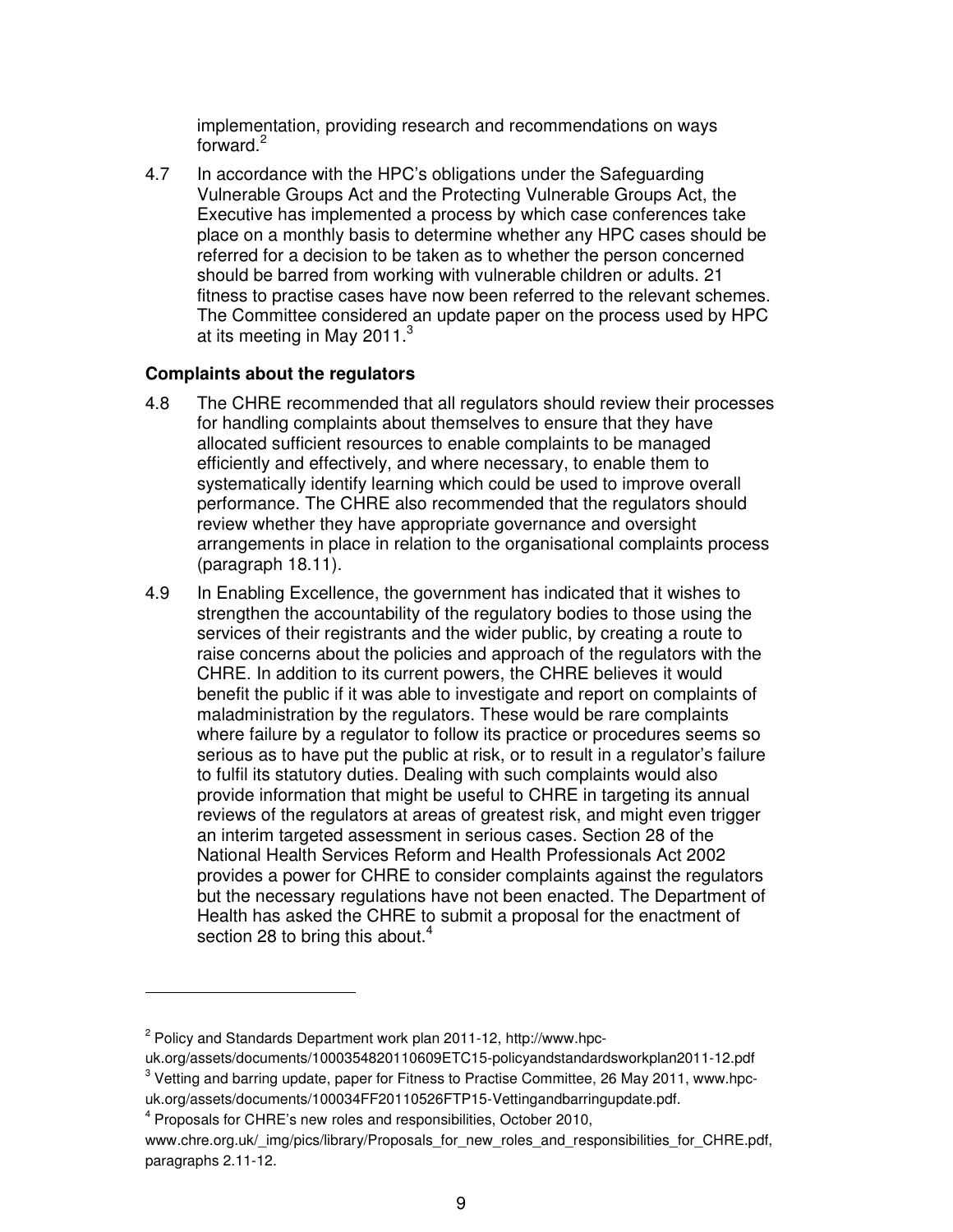- 4.10 The PA to the Director of Operations is responsible for co-coordinating all customer feedback that comes into the HPC. All correspondence is logged on a database and then complaints are escalated to the relevant department to be followed up by a manager. All departments are responsible for sending feedback to be logged on the feedback database, as this enables the Executive team and the business to review business processes more effectively. Once complaints are passed to the relevant manager, the feedback ticket is closed off on the feedback database. If an enquiry is made about the organisation, or a request is made for information, this is passed onto the appropriate department and logged. Feedback that is received via email or at events is also logged on the feedback database.
- 4.11 The HPC does not have a direct telephone number for people to call to complain or give feedback about our processes and customer service. However, if someone wishes to make a formal complaint about the organisation, they are advised to put their complaint in writing and send it to the relevant HPC Manager or address it to "Customer Services Manager".<sup>5</sup>
- 4.12 A report on customer service feedback received is presented to a monthly meeting of the Executive Management Team (EMT). This reporting includes details about both positive and negative feedback received, together with an analysis of the root cause of complaints, including whether it is attributable to a HPC error, to a registrant error, or that the complaint relates to our regulatory powers or other matters on which there is no root cause that can be attributable. The reporting also indicates the corrective action that has been taken, where appropriate. The reporting and consideration by the EMT helps in ensuring that complaints are dealt with appropriately; within service standard; that trends and issues are identified; and that actions for improvement are taken forward.
- 4.13 In May 2010, the Executive requested six monthly reviews of all the customer feedback we have received, to take on a more proactive approach to reviewing customer service feedback. This allows the Executive and the business to review all feedback trends over the previous six months to acknowledge corrective action based on feedback received, to revisit processes where there is a need to improve, and also to congratulate the teams involved where excellent feedback has been received from our registrants and stakeholders.<sup>6</sup>
- 4.14 The Registration Department is the main point of contact for the vast majority of registrants and as a result we receive most complaints in this area, although they still represent a tiny proportion of the 'customer

 $\overline{a}$ 

Enabling Excellence: Autonomy and Accountability for Healthcare Workers, Social Workers and Social Care Workers, 16 February 2011,

www.dh.gov.uk/prod\_consum\_dh/groups/dh\_digitalassets/documents/digitalasset/dh\_124374.pdf , paragraph 3.11.

<sup>5</sup> http://www.hpc-uk.org/aboutus/aimsandvision/customerservice/

 $6$  HPC response to CHRE performance review questions, 13 December 2010, p. 8.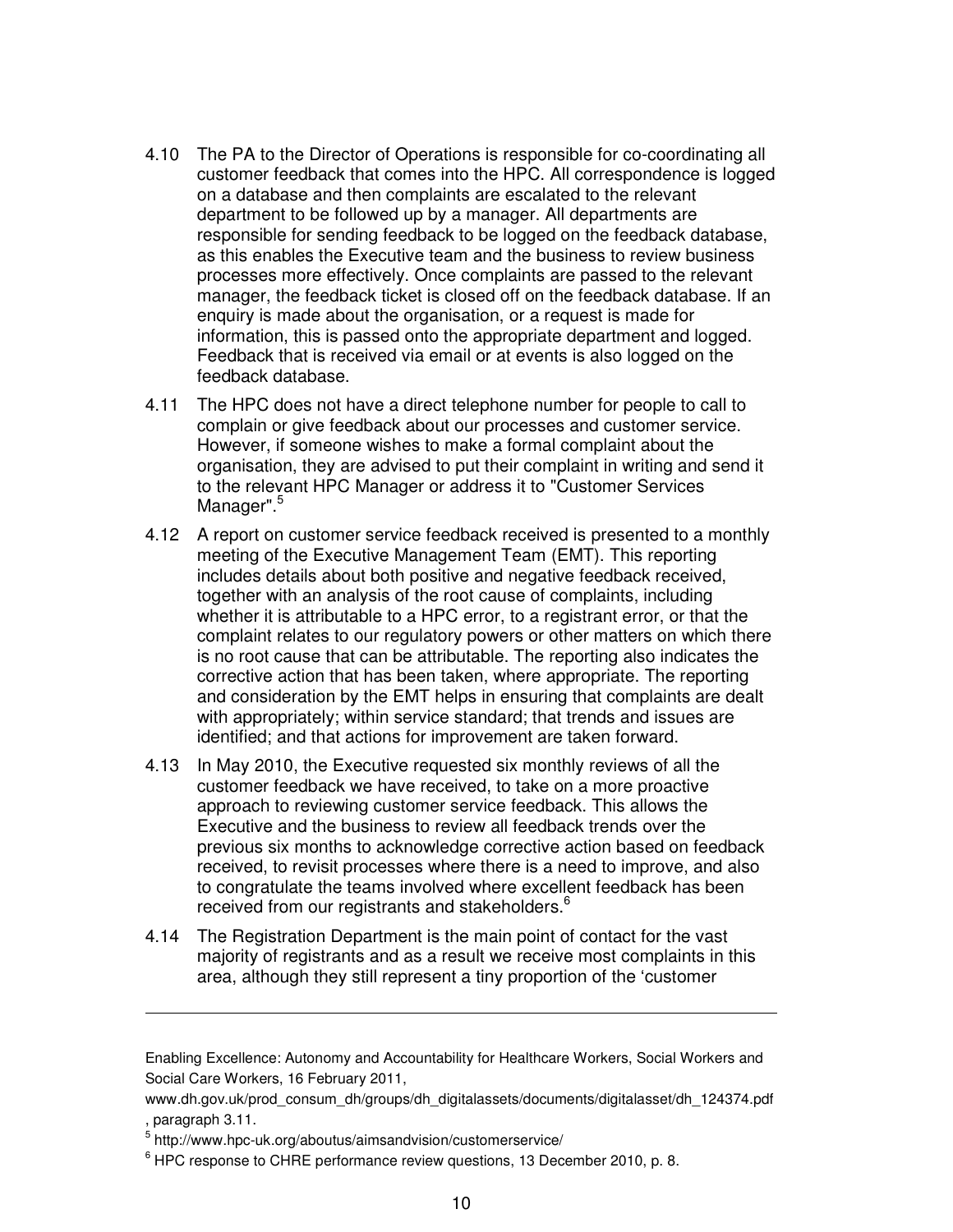interactions' handled by this department. Improvements introduced as a result from learning from complaints include:

- Improvements to the administration of the CPD process including revising standard letters and work to improve the quality of feedback given to registrants undergoing audits.
- Improvements in general customer service for example, reducing the time taken to call back registrants from 48 hours to 24 hours.
- Introducing a management review of international registration decisions before they are sent to the applicant – as a final check to ensure that the decision is of a good quality and that where an application is rejected sufficient, clearly explained and robust reasons are given.
- A number of activities focused on the renewal process including a process for proactively chasing up registrants where returned mail is received; targeted communications activity focused on increasing the renewal rate and encouraging registrants to renew early (with a particular focus in the coming year on using the online renewals facility); and sending a reminder notice to employers when a final renewal reminder is sent to a registrant.

# **5. Next year's performance review**

5.1 The CHRE has identified the a number of areas for further consideration in the HPC's next performance review (paragraph 15.7). Our current progress on these issues are set out under each identified area below.

#### **Any progress or further developments with regard to the HPC's assumption of regulatory responsibility for social workers in England and for practitioners of herbal medicine**

#### **Social workers in England**

- 5.2 In July 2010 the Government announced its intention to transfer the regulation of social workers in England to the HPC. It is anticipated that this will happen by July 2012, subject to the passage of the Health and Social Care Bill currently being considered in Parliament. We have undertaken a number of activities to respond to this forthcoming change:
- 5.3 We have developed an operational project plan covering all aspects of the forthcoming transfer of Register from the General Social Care Council (GSCC).
- 5.4 We have participated as part of the Social Work Regulation Oversight Group overseeing the transfer arrangements; on the Social Work Reform Board; and on the various reform board working groups.
- 5.5 We have developed draft standards of proficiency for entry to the Register through the work of a Professional Liaison Group (PLG) which consisted of senior members of the profession and other relevant stakeholders. We are currently consulting on the standards of proficiency and the threshold level of qualification for entry to the Register.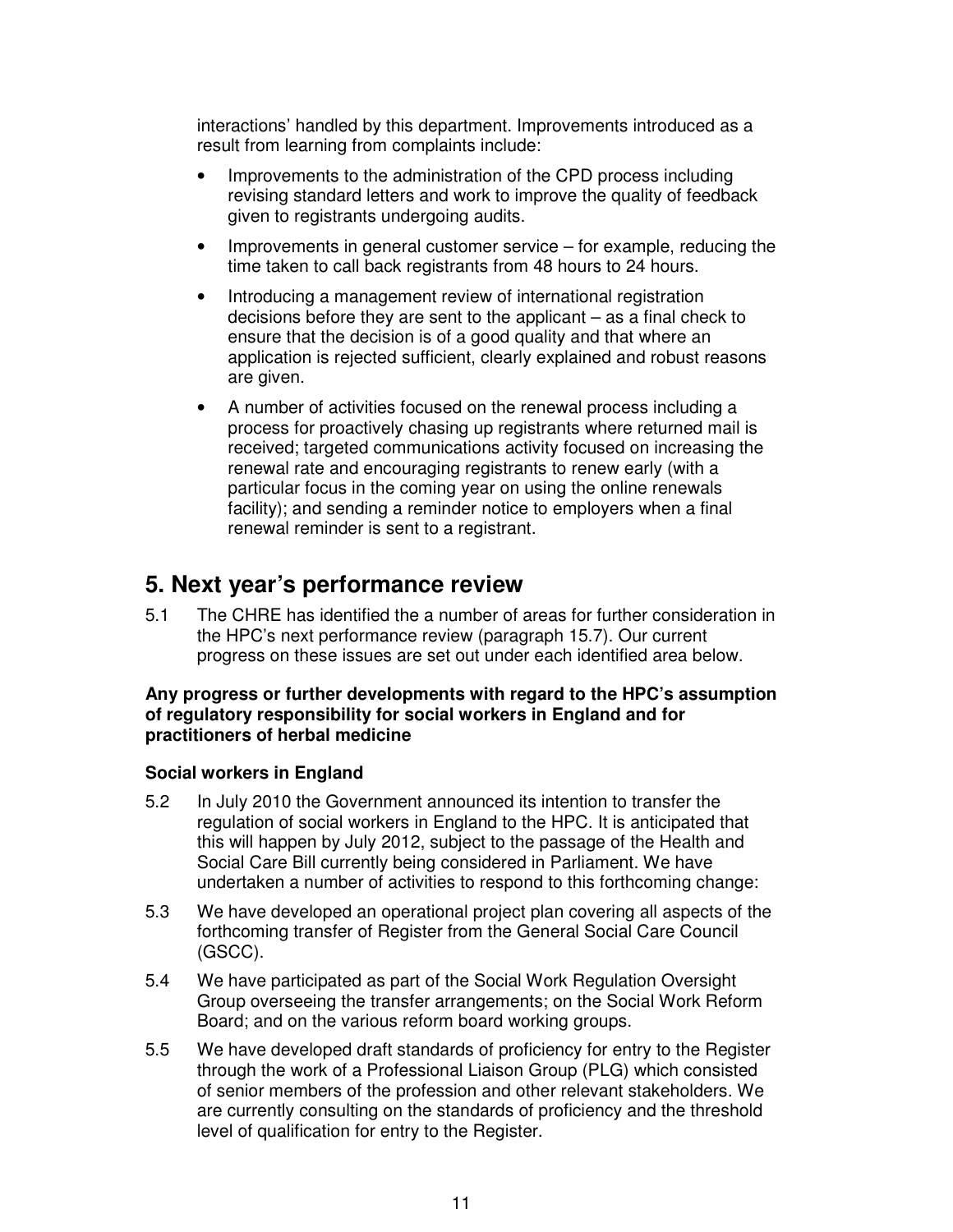- 5.6 We have met with a range of different stakeholders including the GSCC; the other four country care councils; the Department of Health; and the Department of Education. We have also attended a range of events aimed at social workers.
- 5.7 While the GSCC regulates social work students, the HPC currently does not regulate students for any of the professions on its Register. If passed in its current form, the Health and Social Care Bill would give the HPC powers to establish voluntary regulation of students, subject to impact assessment and consultation. When the GSCC register of qualified social workers transfers to the HPC, the government will also provide for the GSCC student register to transfer to the HPC. The Council is considering the issue of voluntary registration of students across the Register ('in the round'), with the register of student social workers as a relevant factor, but is considering student registration separately from other types of voluntary registration envisaged in the Health and Social Care Bill.<sup>7</sup> The Council has agreed to undertake an impact assessment and consultation exercise which would inform a decision in 2012 about student registration.

#### **Practitioners of herbal medicine**

 $\overline{a}$ 

- 5.8 Enabling excellence announced the Government's intention that practitioners of herbal medicine should become regulated by the HPC, but does not go into detail about how these groups will be regulated. The focus of regulation will be 'solely on minimising risk to the public'. The register will be a register of people who are able to dispense unlicensed herbal medicines.<sup>8</sup>
- 5.9 The Department of Health in England is discussing this proposal with the governments in Wales, Scotland, and Northern Ireland. Once the details are agreed, the governments will jointly consult on the legislation necessary to make this happen. This consultation is expected to start in late 2011. The HPC is discussing these proposals further with the Department of Health and other stakeholders.
- 5.10 The further work that may be necessary in 2011/2012 is under discussion, but is likely to include responding to the joint administrations' consultation; internal projects to plan and start work for the opening of a register for practitioners of herbal medicine including developing appropriate standards; and meeting with external stakeholders.<sup>9</sup>

 $^7$  Voluntary registration of students, paper for Council, 12 May 2011, http://www.hpc-

uk.org/assets/documents/100034B0Item10-enc6-voluntaryreg-students.pdf.

<sup>&</sup>lt;sup>8</sup> Enabling Excellence: Autonomy and Accountability for Health and Social Care Staff, Department of Health, 16 February 2011,

www.dh.gov.uk/en/Publicationsandstatistics/Publications/PublicationsPolicyAndGuidance/DH\_12 4359.

<sup>&</sup>lt;sup>9</sup> Policy and Standards Department work plan 2011-12, http://www.hpc-

uk.org/assets/documents/1000354820110609ETC15-policyandstandardsworkplan2011-12.pdf.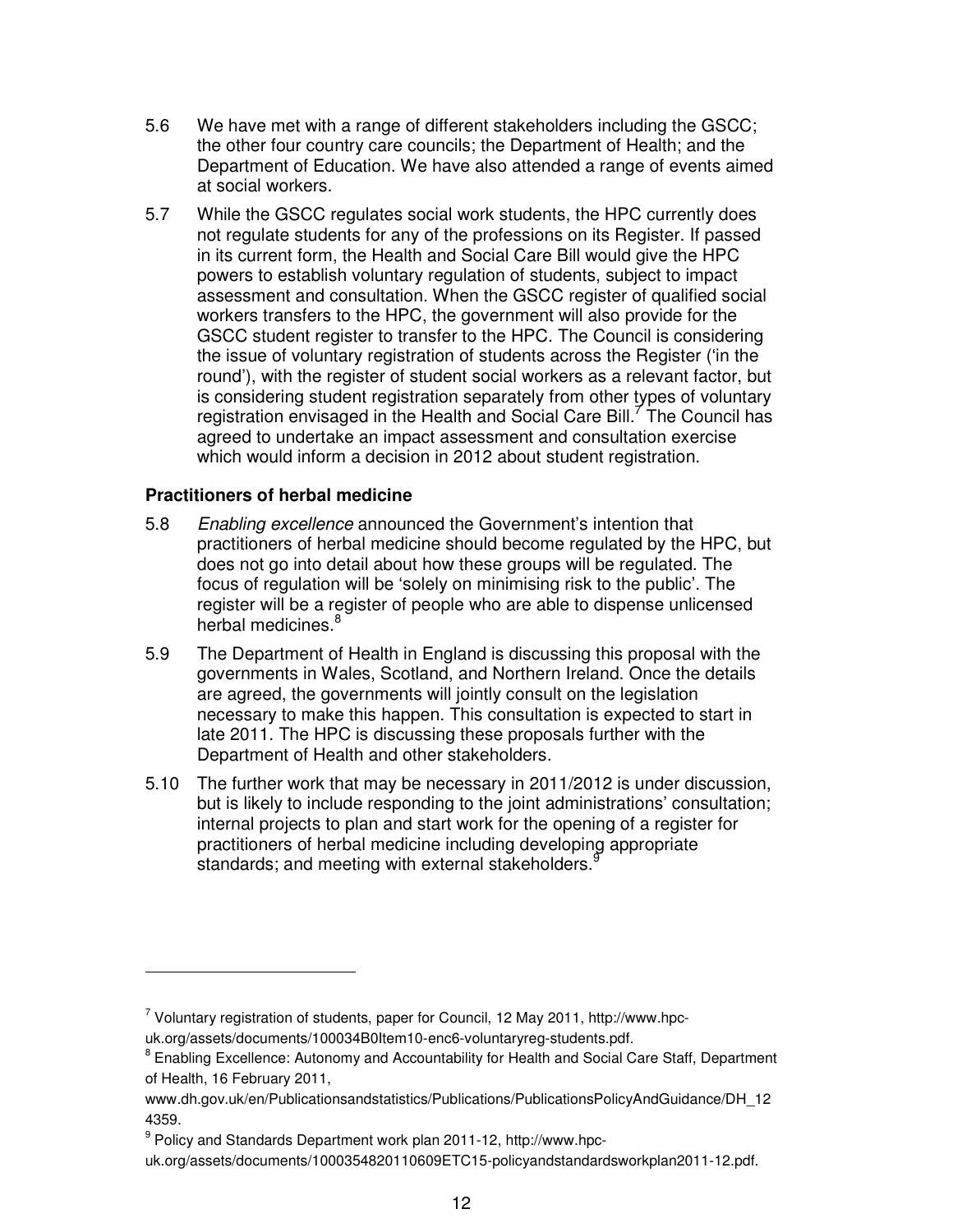**The outcomes of the external research on the involvement of service users in the design and delivery of education programmes, and the proposed pilot to include public members as part of educational visit teams** 

5.11 Our consideration of this area is still ongoing and this topic has been considered by the Education and Training Committee at its meetings in March, June, and September 2010, and March and June 2011. In relation to the two issues that emerged in the Committee's discussion:

#### **Service user involvement in design/delivery**

- 5.12 At its meeting in March 2011, the Committee agreed to commission research to look at service user involvement in the design and delivery of education and training programmes. This research will draw together the different approaches to involvement already used by the education providers we approve and across the different professions we regulate, and consists of a literature review and research with existing HPCapproved education providers.<sup>10</sup>
- 5.13 Kingston/St George's University has been commissioned to carry out this research. The deadline for the completed research is February 2012. The Committee will discuss a copy of the final research report and a paper from the Executive discussing the potential options at its March 2012 meeting.
- 5.14 The research outcomes will inform future discussion by the Committee, potential options for action might include consulting on an additional standard in the standards of education and training to require service user involvement in the design and delivery of programmes, or consulting on changes to the guidance without adding an additional standard.

## **Pilot of lay members on approval visits**

 $\overline{a}$ 

5.15 The Education Department has now concluded a pilot study into lay visitor involvement on approval visit panels. This activity forms part of the HPC's ongoing discussions regarding the involvement of service users in the evaluation of approved programmes. Ten approval visits were included as part of the study and these took place between May and July 2011. Feedback from education providers, panel members, and the Executive is now being analysed and will form the basis of a report to the Education and Training Committee in March 2011. The Committee will discuss the outcomes of the pilot with a view to considering if the attendance of a lay visitor at all approval visits becomes a permanent requirement of approval process.<sup>11 12</sup>

 $10$  Service user involvement in the design and delivery of education and training programmes, paper for Education and Training Committee, 10 March 2011, www.hpc-

uk.org/assets/documents/100033A120110310ETC07-serviceuserinvolvement.pdf.

<sup>&</sup>lt;sup>11</sup> Pilot of lay partners on approval visit panels, paper for Education and Training Committee, 16 September 2010, www.hpc-uk.org/assets/documents/1000309F20100916ETC06 layvisitorpilot.pdf.

 $12$  Minutes of September 2010 Education and Training Committee meeting, www.hpcuk.org/assets/documents/100031C720101118ETC01-minutes16September2010.pdf.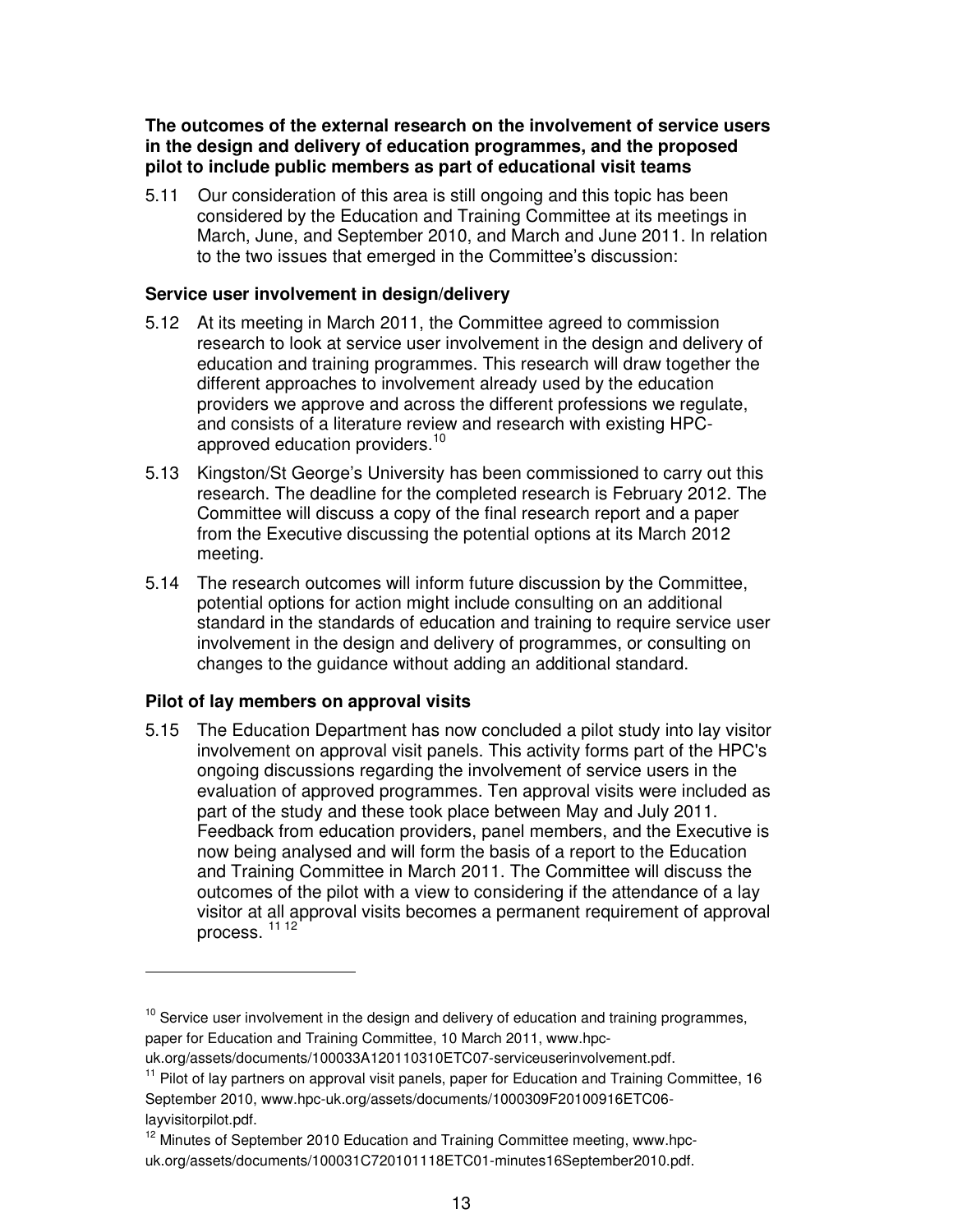### **Any further findings from the studies by Durham University to develop a quantitative approach for measuring professionalism**

- 5.16 Durham University has been commissioned to undertake two projects for the HPC. The first is a qualitative study looking at exploring the concept of professionalism with students and staff on education programmes. The second is piloting a professionalism tool. A report from the first year was considered by the HPC Council in May 2011. $\frac{13}{13}$  The project is due to run to March 2015.
- 5.17 This research forms part of the programme of work on revalidation. Analysis of our fitness to practise date indicates that the complaints we receive are overwhelmingly prompted by registrant conduct, rather than concerns about competence. Research from the United States indicates that doctors who had concerns raised about their professionalism whilst studying were more likely to be subject to disciplinary action once qualified. We have decided to focus our efforts on professionalism and build our evidence base in this area.
- 5.18 The current study seeks to increase understanding of professionalism within three HPC regulated professions (paramedics, occupational therapists, podiatrists), to explore what is perceived as professionalism by both students and educators, and why, and how professionalism and the lack of professionalism may be identified.
- 5.19 The data gathered so far indicates that professionalism has a basis in individual characteristics and values, but is also largely defined by context. Its definition varies with a number of factors, including organisational support, the workplace, the expectations of others, and the specifics of each service user/patient encounter. Regulations provide basic guidance and signposting on what is appropriate and what is unacceptable, but act as a baseline for behaviour, more than a specification.

### **The impact of the introduction of registrant assessors to advise fitness to practise committees**

- 5.20 In 2010, the Fitness to Practise Department brought in the use of registrant assessors in the investigation of allegations. Article 36 of the Health Professions Order 2001 ("the Order") enables the Council to appoint HPC registrants with appropriate expertise as "registrant assessors" to give advice to Practice Committees on "matters of professional practice arising in connection with any matter" which the panel is considering. The power to appoint registrant assessors is delegated to the Chief Executive under the scheme of delegation, subject to "any appointments process established by the Council".
- 5.21 Operational guidance is available to case managers on the types of cases where the appointment of a registrant assessor may be appropriate. As the number and complexity of cases increases, the use of registrant assessors has been identified as an important way to ensure that panels have the necessary information in cases where the registrant panel

 $\overline{a}$ 

 $13$  Revalidation research reports, paper for Council, 12 May 2011, www.hpcuk.org/assets/documents/100034AFItem09-enc5-revalidation.pdf.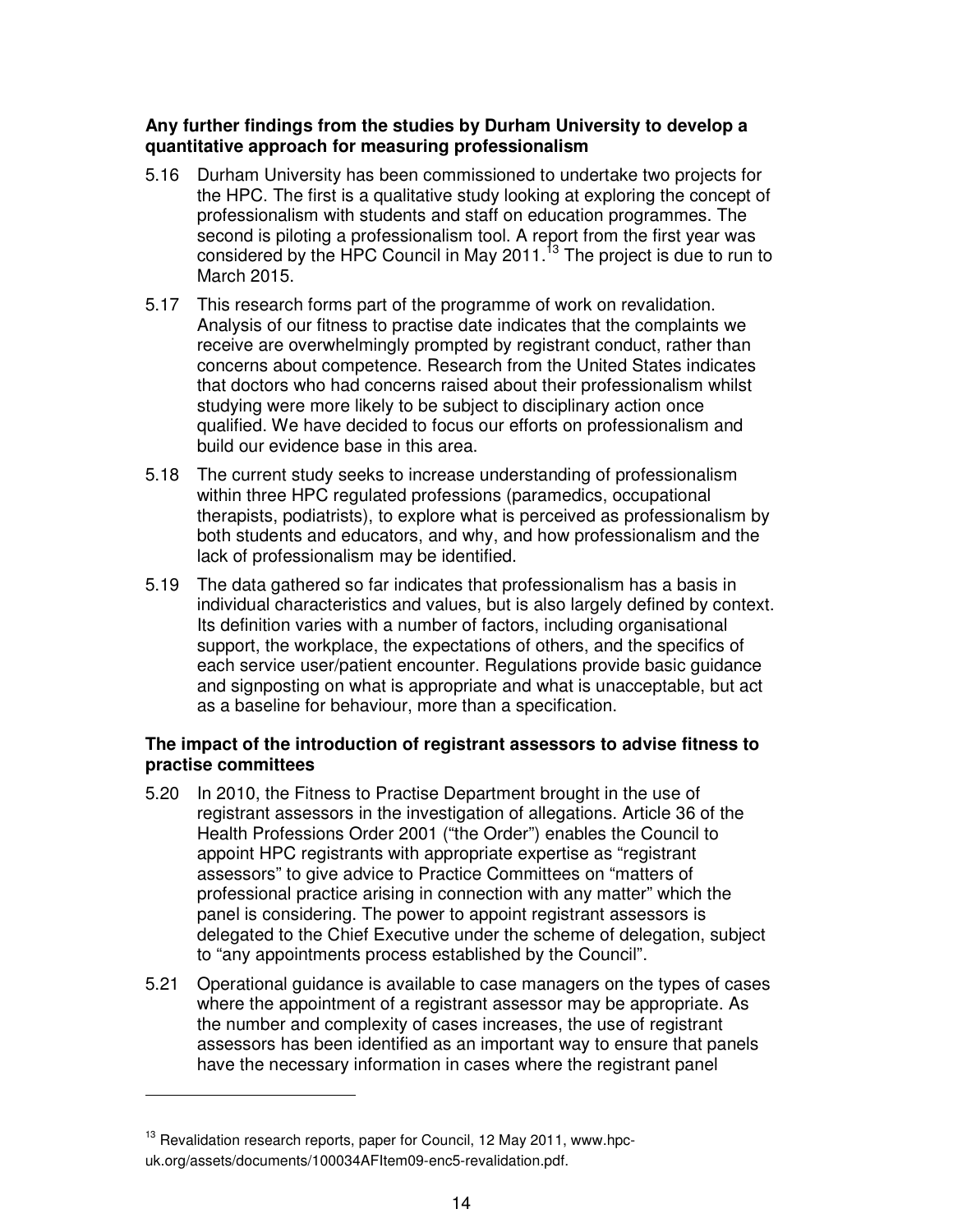member may not have specialist knowledge in the particular area of practice to which the allegation relates.<sup>14</sup>

5.22 Information on the success of the introduction of registrant assessors to advise fitness to practise committees will be provided to the CHRE as part of the HPC's response to the 2010/11 performance review questions.

#### **Any progress or further developments made in the HPC's current and continuing work on alternative mechanisms for resolving disputes**

5.23 The piece of work relating to alternative mechanisms for resolving disputes has continued. In October 2010 the Fitness to Practise Committee considered a literature review looking at mediation, conciliation and other methods of resolving disputes. The Committee considered this further at its meeting in February 2011 and approved a work plan which includes commissioning further research on the appropriateness of the use of mediation in regulatory proceedings.<sup>15</sup> All of the work is designed to provide material and provoke discussion around the appropriateness of mediation within HPC's regulatory structures. In May 2011 in accordance with the work plan, the Committee considered a paper looking at the use of alternative dispute resolution in HPC's regulatory regime.<sup>16</sup> The Council is due to consider a paper on the outcomes of the research in October 2011.

### **CHRE work in 2011/12**

- 5.24 Enabling Excellence requires the CHRE to provide advice to the government on a number of issues which have a bearing on the matters highlighted in the performance review. In next year's performance review they will summarise the guidance provided to the government on:
	- The implementation of the CHRE's powers to investigate certain complaints about the regulators;
	- Modern and efficient fitness to practise adjudication; and
	- Standards for the appointment of members to the regulators' councils.
- 5.25 In the next year the CHRE will liaise with the regulators to refine and improve the quantitative data provide in regulators' individual reports about core activities.

 $\overline{a}$ 

 $14$  Appointment of registrant assessors, paper for Council, 20 May 2010, www.hpcuk.org/assets/documents/10002DE420100520Council-enc08-registrantassessors.pdf.

<sup>&</sup>lt;sup>15</sup> Minutes of Fitness to Practise Committee meeting, 16 February 2011, pp 4-6,

www.hpc-uk.org/assets/documents/100034F020110526FTP01-

minutesFTP16Feb2011PUBLIC.pdf.

 $16$  The use of alternative mechanisms to resolve disputes in HPC's regulatory regime, paper for Fitness to Practise Committee, 26 May 2011, www.hpc-

uk.org/assets/documents/100034F820110526FTP08-altmechanismstoresolvedisputes.pdf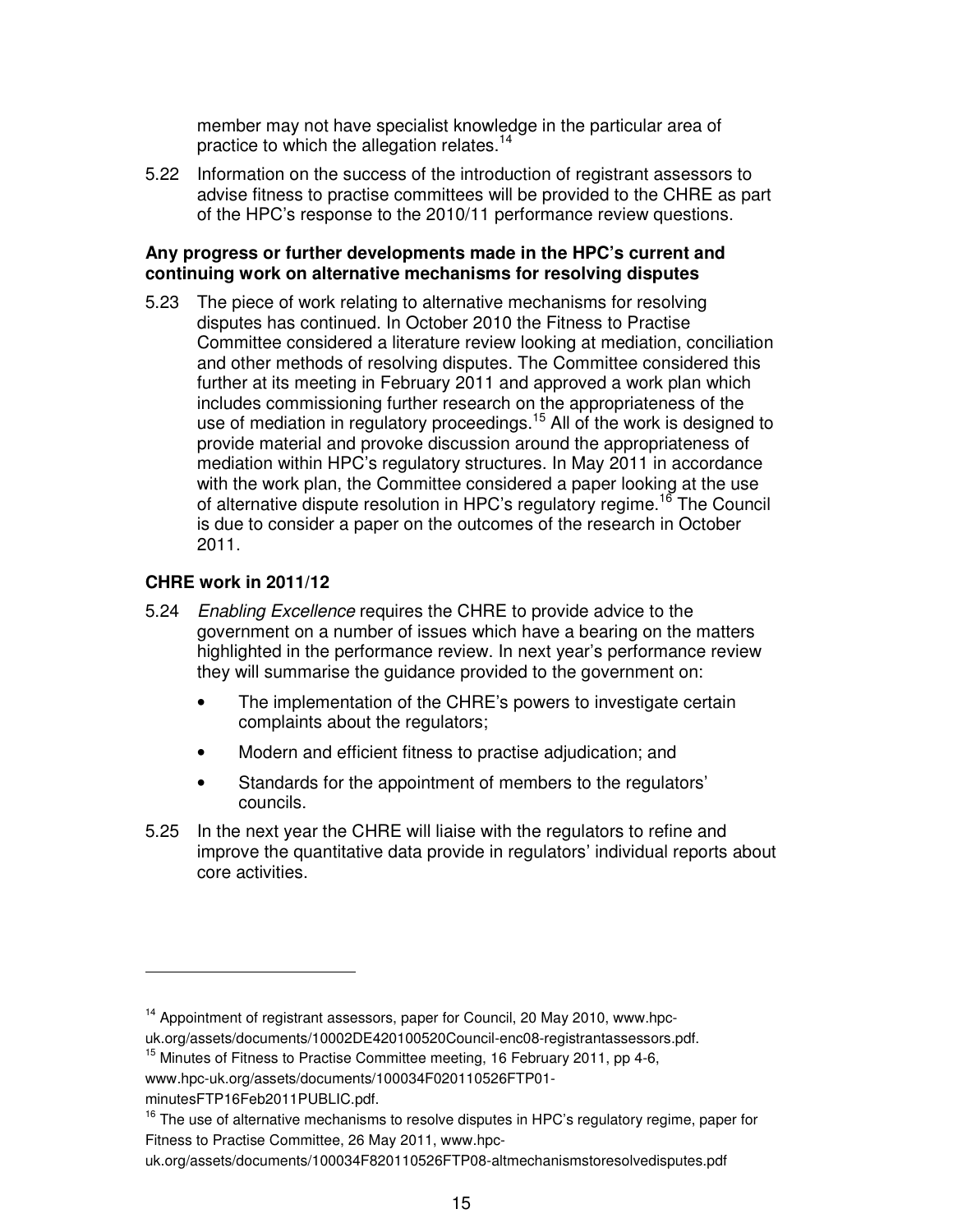# **Appendix A**

Fitness to Practise Committee 13 October 2011

# **2011-12 CHRE Performance Review**

## **Executive summary and recommendations**

## **Introduction**

In July 2011, CHRE published their annual performance review about the work of the nine UK healthcare regulatory bodies in 2010-11. The attached paper reviews the recommendations made with respect of fitness to practise. A paper reviewing the entire report will be considered by the Council at a future meeting.

## **Decision**

The Committee is asked to discuss the attached report and the recommendations and conclusions made at page 13 paragraph 13 of the report.

## **Background information**

None

## **Resource implications**

To be accounted for in future papers

## **Financial implications**

To be accounted for in future papers

## **Appendices**

## **Date of paper**

3 October 2011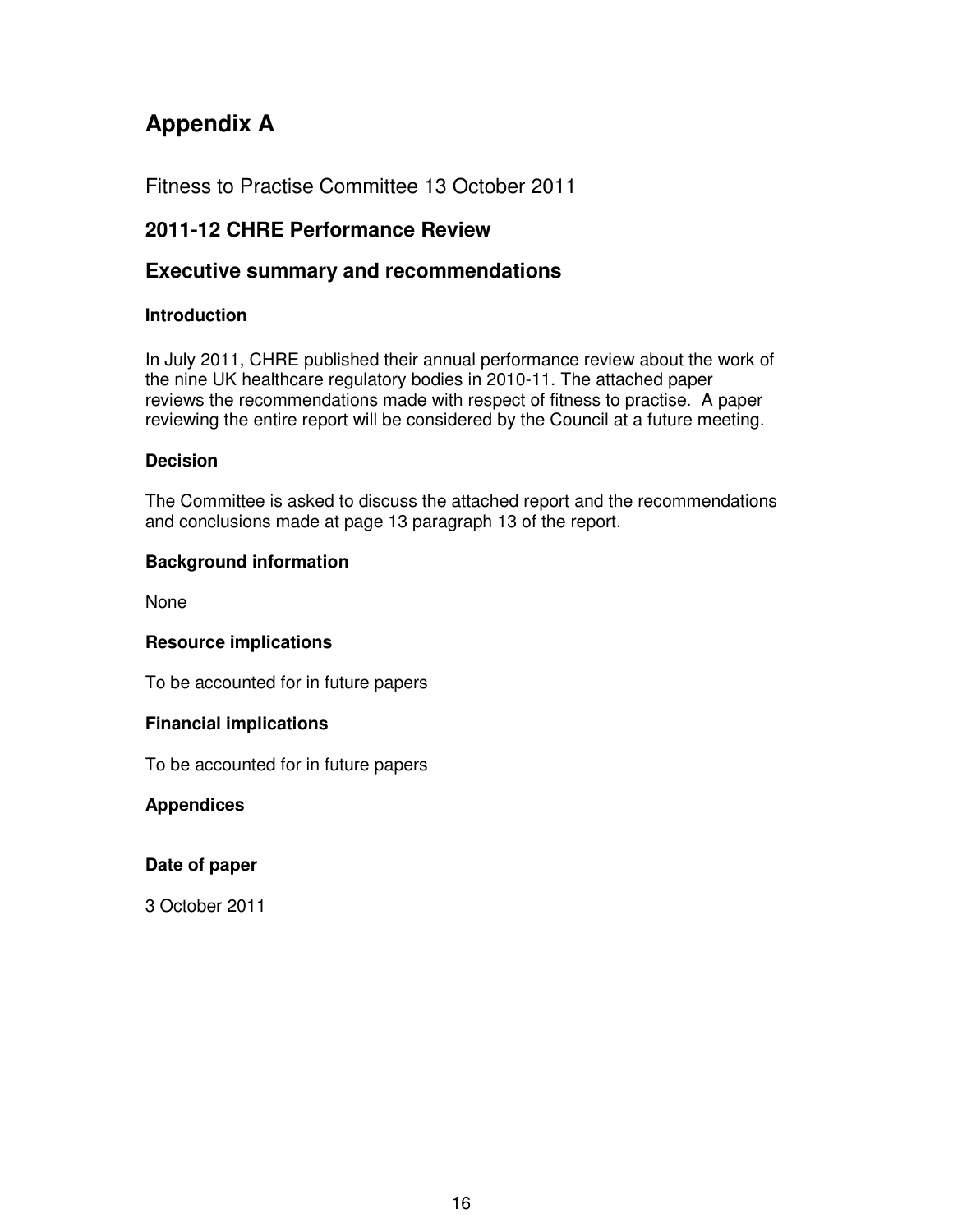## **CHRE Performance Review 2011-12**

## **1 Introduction**

- 1.1 In July 2011, CHRE published their annual performance review about the work of the nine UK health care regulatory bodies in 2010-11. This document reviews the recommendations made with respect to fitness to practise. A paper reviewing the entire report will be considered by the Council at a future meeting.
- 1.2 This paper is structured first by looking at and providing comment on the recommendations and conclusions made by CHRE in the overall summary. It then looks at the good practice and risk identified by CHRE in respect of the other eight regulators (where provided for fitness to practise), including recommendations as to how HPC can progress it fitness to practise work further, before specifically looking at the recommendations relation to HPC's fitness to practise functions.

## **2 Overall Summary**

- 2.1 CHRE set out its overall recommendations at pages 9 and 10 of the performance review. The recommendations relate to CHRE, the Department of Health and the individual regulators. The recommendations relating to fitness to practise for CHRE include summarising in the 2011- 12 performance review the advice it has provided to government on 'Modern and efficient fitness to practise adjudication.' A separate paper providing HPC's comment on this paper and recommendations for how to progress with the conclusions made is on the Fitness to Practise Committee agenda for October 2011.
- 2.2 The recommendations made by CHRE for the regulators relating to fitness to practise are as follows:
	- Review the performance review as a whole, taking into account the views of CHRE and whether they (the regulators) can learn and improve from the practices of the other regulators
	- Adopt the practice of requiring a registrant who has been convicted or cautioned for a drink or drug related offence to undergo a routine medical examination, in order to establish whether or not their fitness to practise is impaired as a result of an underlying drink or drug dependency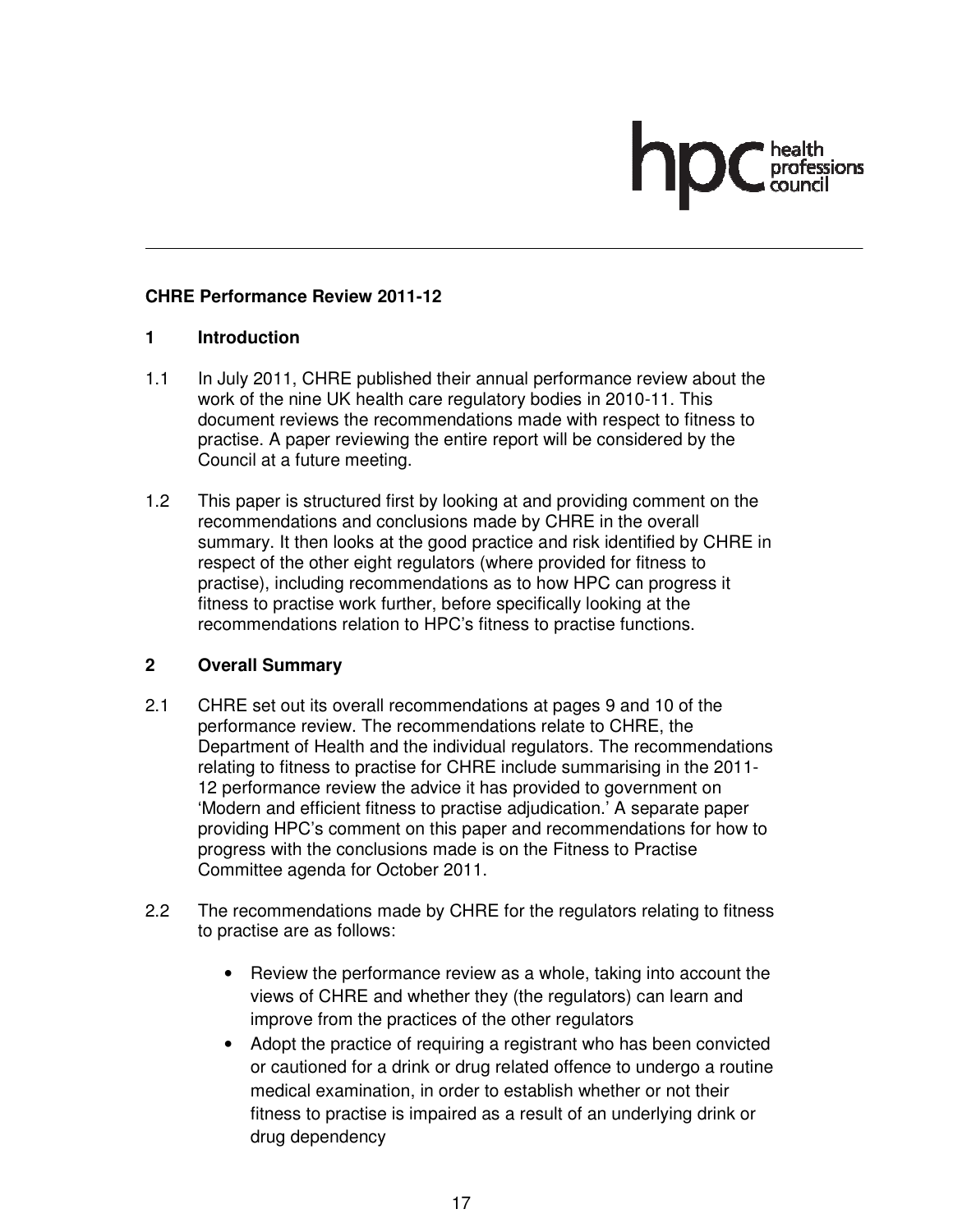- Ensure that they have a proportionate system of quality assurance which enables them to review cases that have reached key decision points in the fitness to practise process, to ensure that processes are being followed consistently and that appropriate decisions are being made.
- Work with the Scottish Government to develop a consistent approach in publicly reporting on Scottish barring decisions which prioritises public protection and confidence in regulation, and with the Department of Health and Ministry of Justice to improve the management of the vetting and barring scheme in England and Wales.

Commentary is provided in the next section of this report as to HPC's approach and proposed course of action relating to the recommendations above.

- **2.3 Adopt the practice of requiring a registrant who has been convicted or cautioned for a drink or drug related offence to undergo a routine medical examination, in order to establish whether or not their fitness to practise is impaired as a result of an underlying drink or drug dependency.**
- 2.3.1 The Committee will recall that it previously considered a paper at its meeting in October 2010 a paper reviewing the recommendation made by CHRE in its first fitness to practise audit report of health professional regulatory bodies' initial decision that regulators should adopt as far as appropriate the practice of routine medical examinations of registrants who are convicted of drink driving or drug offences. That paper considered whether HPC had any powers to compel a registrant to agree to such an assessment (which it does not), issues of proportionality and fairness and the process Panels follow in assessing evidence. The paper also reviewed the number of cases at the time, and the likely costs that this approach would involve. For 47 cases in the system at that time, it was estimated that the process would cost in excess of £75,000 per annum. The Committee agreed at its meeting in October 2010 that there should be no change to HPC's practice in this area (that is no routine medical examinations for registrants convicted of drink or drug related offences).
- 2.3.2 The Executive has also reviewed the practice of other regulators, and understand that the NMC request and fund evidence from a registrant's GP in the form of a signed statement that there are no dependency issues for a first caution or conviction. Both the GMC and the NMC also request medical assessments to determine whether there are current drug misuses or psychological issues.
- 2.3.3 It is unknown how many cases where there is a drink or drug criminal offence for the social workers, a group likely to be regulated by HPC from July 2012.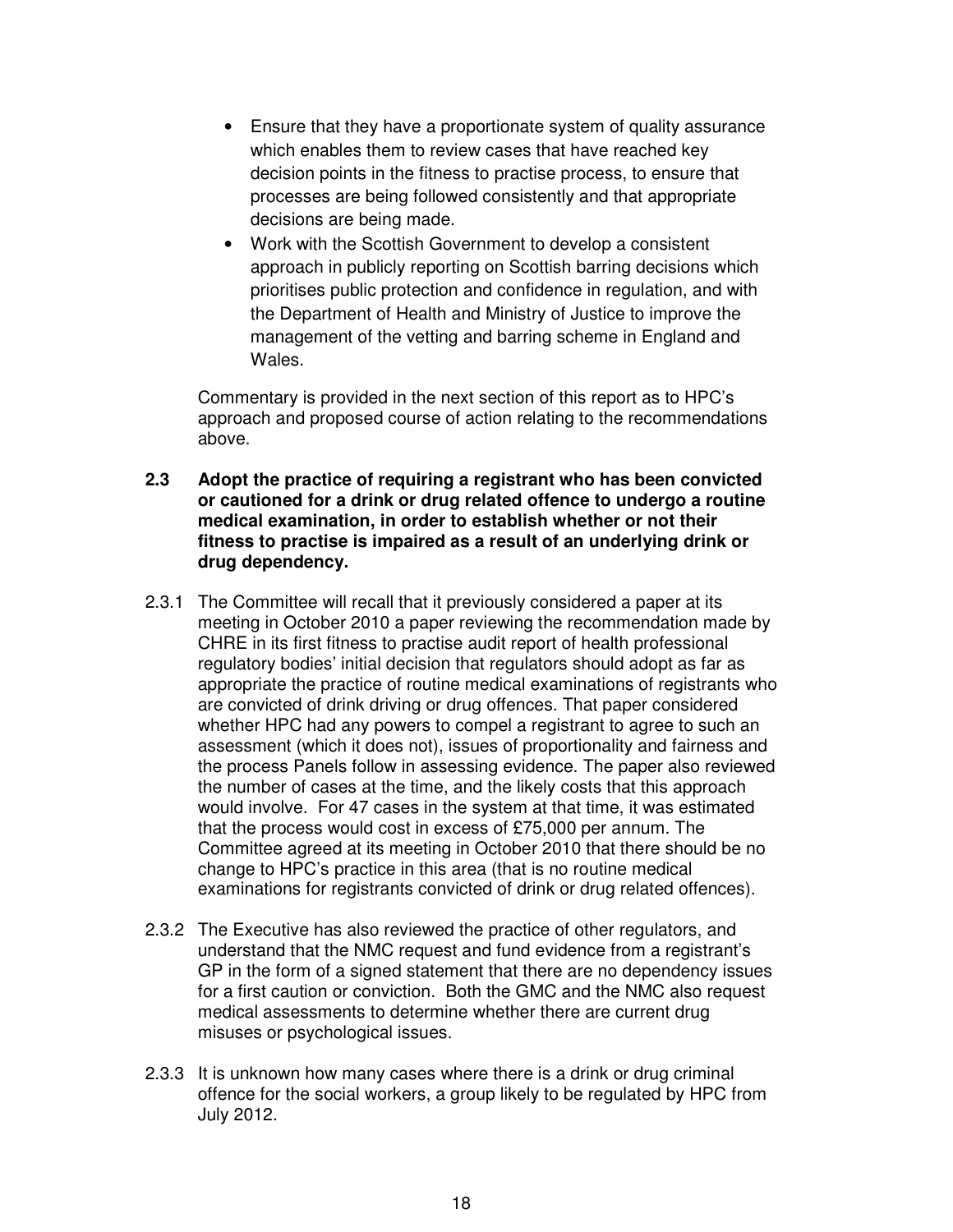- 2.3.4 The Executive has recently undertaken a review of the Standard of Acceptance for Allegations. A paper on that subject is on the Committee agenda for October 2011. In relation to motoring offences the standard has been updated to reflect that 'In relation to drink-driving offences, a conviction for driving (or being in charge of) a motor vehicle having consumed in excess of the prescribed limit should not lead to an automatic assumption that the registrant has alcohol dependency issues.' The same language has been retained as in the previous version of the document regarding the kind of offences that should be seen as meeting the standard.
- 2.3.5 We currently have 21relevant cases in the system, though this does not include any self-referrals since June 2011. An analysis of the costs indicates medical assessments for the current numbers would be circa £72,500. As we are half way through the financial year, we could assume it would cost £150,000 per annum for the current 15 professions.
- 2.3.6 The Committee is asked to consider whether it should instruct the Executive to undertake any further work on this topic. If the Committee is so minded that further work should be undertaken, the Executive suggests that it includes the development of a mechanism to specifically quality assure such cases and seeking advice from appropriate sources as to whether requesting a registrant to undertake a medical assessment when they are convicted or cautioned for a drug or drink related offence is appropriate.
- **2.4 Ensure that they have a proportionate system of quality assurance which enables them to review cases that have reached key decision points in the fitness to practise process, to ensure that processes are being followed consistently and that appropriate decisions are being made.**
- 2.4.1 CHRE note that the NMC's quality assurance programme is designed to review cases to assess compliance with process, timeliness through the process, customer service and care, file management, data integrity and decision making and case review at key decision points.
- 2.4.2 HPC has a comprehensive quality assurance programme which covers similar themes as that undertaken by the NMC. HPC's programme of quality assurance includes

### - **Compliance with process**

As well as HPC's maintenance of its ISO 9001 standard, the audit and review process within the FTP team includes:

- o Monthly random sample audit of open case files
- o Audit of all cases where a no case to answer decision has been reached
- o Review of all cases closed the preceding week to ensure the appropriateness of the closure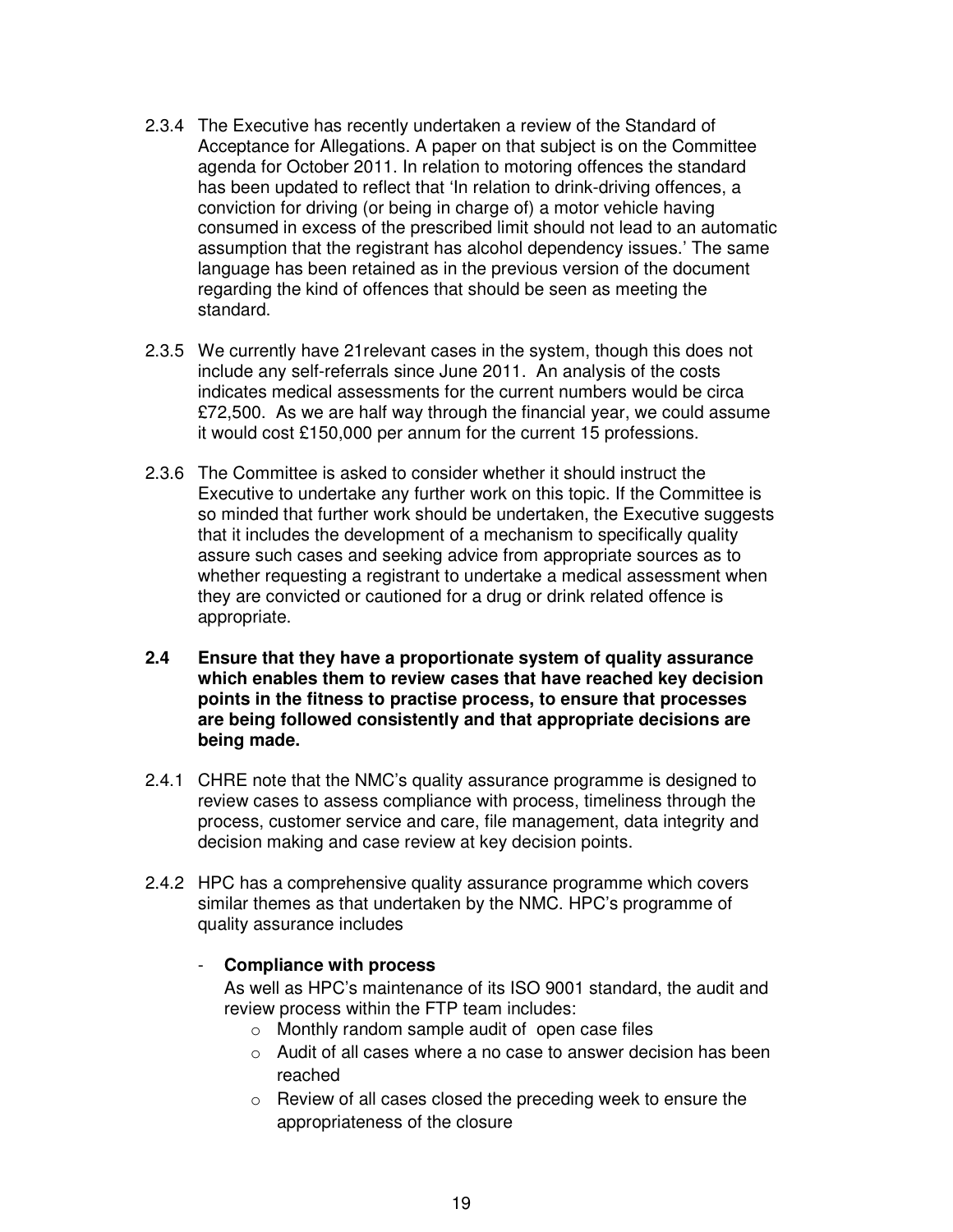- o A review by the Lead Hearings Officer and Hearings Manager of compliance with hearings follow-up processes.
- **Decision making and case review** At its meeting in December 2009, the Council agreed with the recommendation resulting from the review by the Executive of the CHRE's review into the conduct function of the General Social Care Council (GSCC) that the Executive should consider mechanisms by which the HPC could be satisfied with the quality of decisions reached by practice committee panels. In February 2010, the Committee agreed the mechanism by which decisions made at Investigating Committee Panel and Final hearing panels should be reviewed.
	- o **Not well founded**

The Fitness to Practise Committee receive on a six monthly basis, a paper reviewing reasons why cases are not well founded and what learning needs to be implemented from such cases.

o **Adjourned/Part Heard/Cancelled** 

The Committee also consider on a six monthly basis a paper which reviews the reasons for cases not concluding as expected and again whether there are any improvements that can be made to the process.

**Vetting and Barring and Protecting Vulnerable Groups** In accordance with HPC's obligations under the Safeguarding Vulnerable Groups Act and the Protecting Vulnerable Groups Act, the Executive has implemented a process by which case conferences take place on a monthly basis to determine whether any HPC cases should be referred for a decision to be taken as to whether the person concerned should be barred from working with vulnerable children or adults. 21cases have now been referred to the relevant schemes. The Committee considered an update paper at its meeting in May 2011 a copy of which can be found at:

http://www.hpcuk.org/assets/documents/100034FF20110526FTP15- Vettingandbarringupdate.pdf

o **CHRE**

CHRE undertake a critical role in auditing the initial decisions made by regulators and in their review of cases that fall within its section 29 jurisdiction. Papers on learning for HPC from CHRE's work in this area are on the October 2011 Fitness to Practise Committee agenda.

#### o **Risk assessment**

HPC's risk assessment processes provide that a risk assessment is undertaken on initial receipt of a case and then on receipt of new material to determine whether it is appropriate to apply for an interim order.

o **Article 30(2) and Discontinuance and Consent**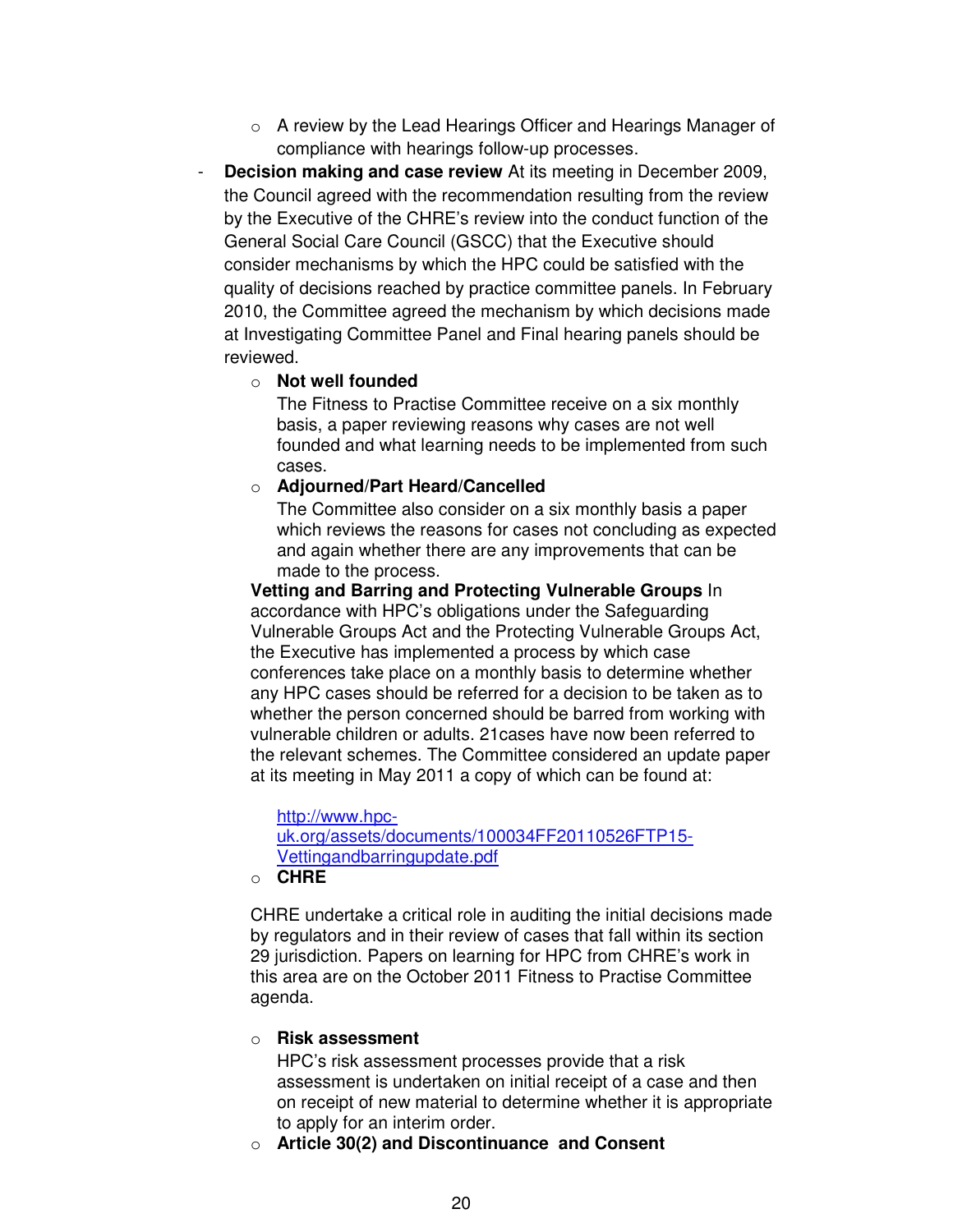Clear processes are in place to make applications for review of an order under Article 30(2) and to apply for a case to be considered under the discontinuance and consent processes.

#### - **Timeliness through the process**

In order to ensure that cases are managed expeditiously through the process there are a number of tools in place. Those tools include:

- **Production of monthly statistics which include length of** time statistics on:
	- Receipt of Allegation to Investigating Committee Panel
	- Investigating Committee to Date Concluded
	- Length of time to apply for an interim order
- Work load planning models to analyse whether cases are being managed in a timely manage
- **Production and assessment of compliance with Service** Level Standards
- A monthly review by the Lead Case Managers of cases over 5 months old which have not yet been considered by an Investigating Committee
- The production of monthly management information commentary which is considered by the EMT
- Monthly case meetings between lead case managers and case managers to ensure progress is being made with case
- The requirement for case managers to review cases on a monthly basis and document the action (or not) that has been taken
- **Service Level Agreement with Legal Services Provider.**
- Monthly review of work in progress of legal service provider.

#### - **Customer service and care**

As part of the audits mentioned above, a review is also undertaken of the quality of correspondence in case files. HPC also ask witnesses to complete questionnaires on their experience at hearing and is reviewing the appropriateness of sending questionnaires to complainants and registrants.

#### - **File management**

As part of the audits mentioned above, compliance with HPC's FTP operating guidance on file management is also checked. The new case management system will mean that that the FTP team will not hold hard copy case files. Steps will be taken to ensure that as part of the new system; new operating guidance will be implemented as required.

## - **Data integrity**

Through the process of producing the monthly information statistics, a data quality check is also undertaken. The FTP statuses applied to net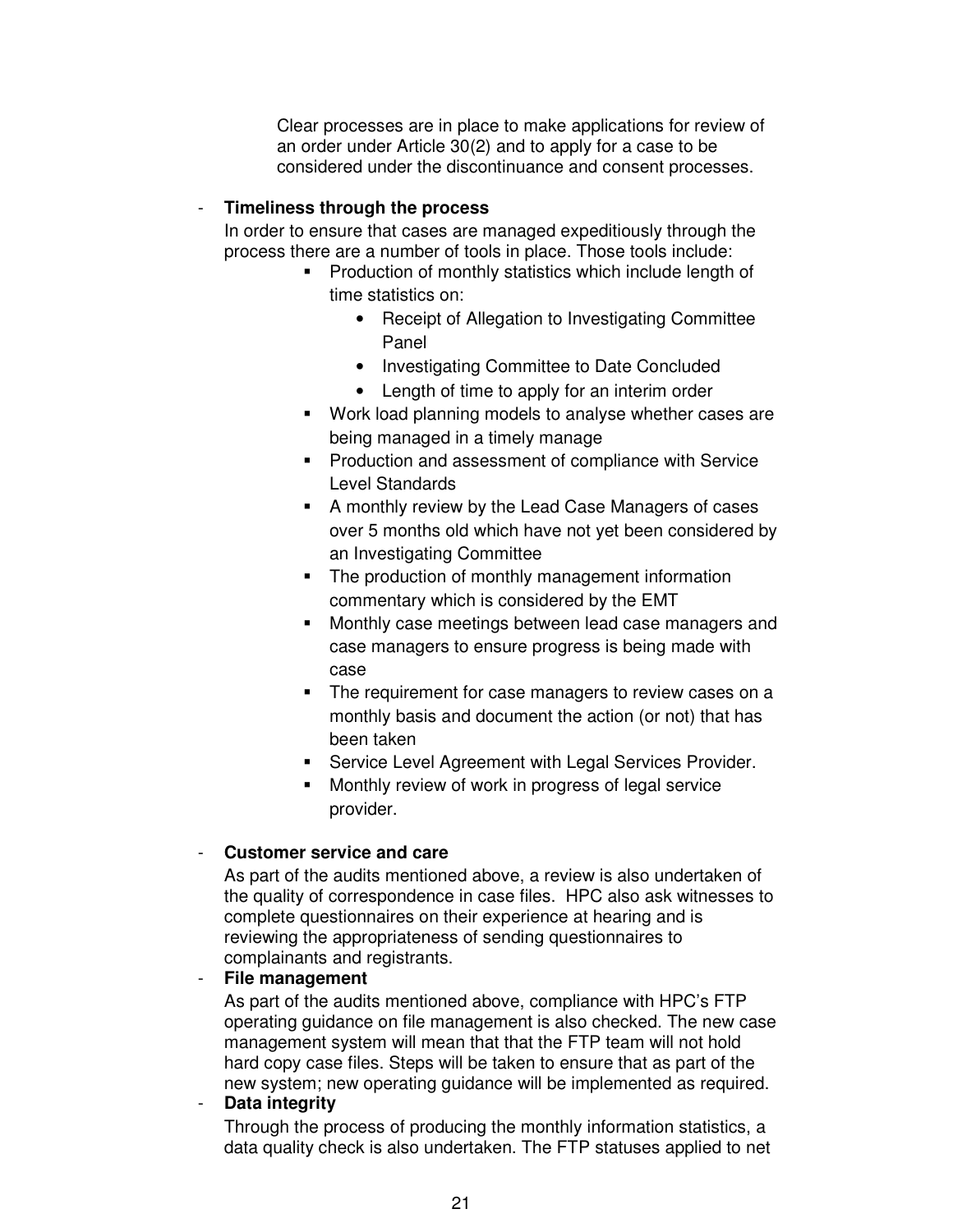regulate are also checked on a monthly basis to ensure that they are correct. A process is alsoin place to check that the correct sanction has been applied to a registrant on a weekly basis.

- 2.4.3 There are a range of checklists and templates in place within the FTP department which aid the team in its day-to-day work and compliance with process. Examples of check-lists include:
	- ICP follow up checklists
	- Bundle checklist for Interim Orders, Substantive Reviews
	- Discontinuance Checklist
	- Case closure approval form
	- Case and risk assessment form
- 2.4.5 The Executive also undertake a systematic review of the reports by CHRE on the work of other regulators to ensure HPC can take account of any learning from those reports.
- 2.4.6 The Executive proposes that as resources allow, the following work is undertaken:
	- Mechanisms are implemented to review decisions to apply, grant or revoke an interim order and to review the quality of the decision and order.
	- Further develop the process that is in place to review final hearing and substantive review decisions to assess the suitability of the conditions of practice and caution orders imposed. This is particularly to review whether there is any deviation from the HPC's indicative sanctions policy and the reasons for this.
	- A review of cases that have been dealt with using the consent, discontinuance and Article 30(2) process and determine whether there is any learning that needs to be implemented.
	- Mechanisms are implemented to review the risks assessments that re undertaken by the team.
	- The Service Level Agreement with the external legal provider is further enhanced.
	- That further work is done to ensure the quality of customer service and care.
- 2.4.7 The Committee is asked to agree with the recommendations at 2.4.6 and consider whether any further enhancements are required.
- **2.5 Work with the Scottish Government to develop a consistent approach in publicly reporting on Scottish barring decisions which prioritises public protection and confidence in regulation, and with the Department of Health and Ministry of Justice to improve the management of the vetting and barring scheme in England and Wales.**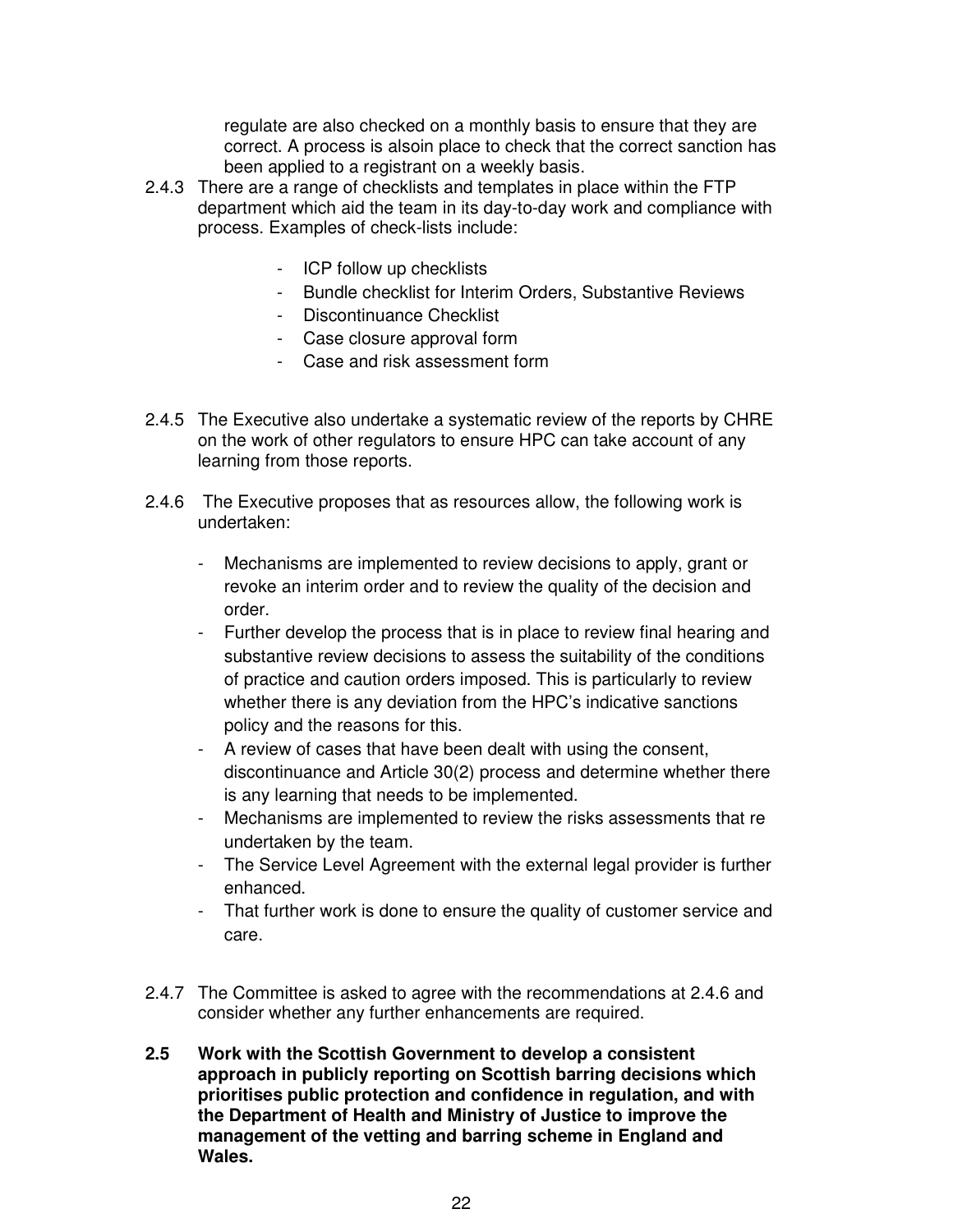- 2.5.1 The Executive proposes that it takes steps to take this recommendation forward.
- 2.5.2 In recent years a number of meetings have taken place between Disclosure Scotland, the Independent Safeguarding Authority, the Home Office and the Department of Health. HPC has attended these meetings as well as meetings between the regulators themselves.
- 2.5.3 As referenced at 2.4.2 above, HPC is making referrals under the vetting and barring schemes and will continue to review this process as further developments arise.

### **3 Key Statistical Data**

- 3.1 In the report, CHRE provide some key information about the performance of each of the regulators with a clear caveat that 'care should be taken to ensure that misleading comparisons are not made' as there are 'differences in the size of the regulators, both in terms of staff numbers and registrants, they all work to differing legislation, rules and processes, they have a varying caseload in terms of registration applications and fitness to practise referrals are dependent to a greater or lesser extent on information from third parties which can impact on the timeliness of their work.'
- 3.2 The FTP Committee previously considered a paper at its meeting in February 2010 the information it received to aid it in undertaking its monitoring role. That paper also included commentary on the indicators that are used by the Executive to ensure to ensure the effective management of workload and resources and the data that is used to help to analyse whether processes and procedures are working to their best effect. That data includes
- The number of allegations received and predicted to be received
- The number of cases allocated to a case manager
- The length of time cases are taking to conclude and the reasons for this
- The case to answer percentage
- The number of cases awaiting hearing or awaiting to be fixed for hearing
- Costs against budget
- The type and number of cases closed before consideration by an Investigating Committee
- The type and number of cases referred (or not) to a final hearing
- The type, number and reasons for a not well founded determination
- The type, number and reasons for a sanction being imposed

 It is important to recognise that one of the key indicators to the management of the FTP function is not in fact the number of open cases (particularly at the Investigating stage of the process) as that is dependent on cases received but the timeliness of those cases through the process. As mentioned above, the Executive has a range of tools in place to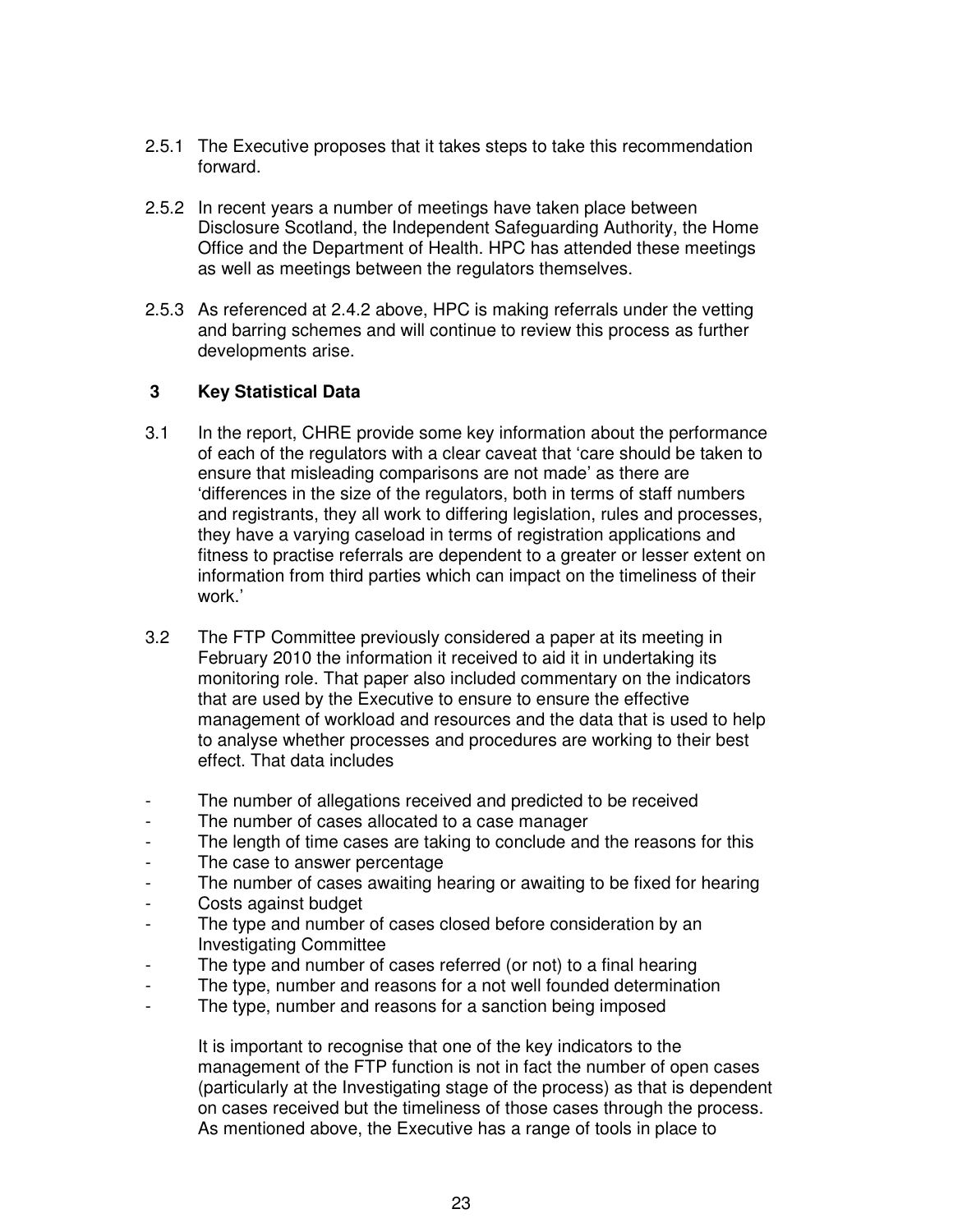monitor that and is in the process of reviewing the service level standards in place within the department.

#### **4 General Chiropractic Council (GCC)**

- 4.1 CHRE's commentary on the performance of the GCC with regards to its fitness to practise function begins at page 33 of the report. At paragraph 9.3.1 CHRE comment that 'We support the changes to its legislation that the GCC has previously asked the Department of Health to progress, namely that the investigating committee be empowered in appropriate cases to close cases by asking the chiropractor to give a relevant undertaking or accept a warning'
- 4.1.2 The HPC's Practice Note on Consent sets out the kinds of cases that can be considered using that process. It does particularly provide for a panel of the Conduct and Competence Committee to determine whether it is appropriate to dispose of a case using that mechanism. It also provides for a case to answer decision to be reached before a case can be resolved using this mechanism. Further details on the alternative mechanisms HPC has in place to resolve of cases can be found in the paper considered by the Committee on this topic in May 2011. That paper can be found here:

http://www.hpc-uk.org/assets/documents/100034F820110526FTP08 altmechanismstoresolvedisputes.pdf

As any hearing to consider a consent application is a public hearing (albeit an uncontested one); no changes were required to HPC's legislation. Information is still published on the website regarding such cases and the CHRE can still review such decisions in accordance with their section 29 powers. As mentioned previously, the Executive propose to consider further mechanisms to quality assure such decisions.

- 4,2 CHRE also comment that the 'GCC has attempted to address concerns about the transparency, timeliness and cost-effectiveness of the procedures of the professional conduct committee through proposals for significant amendments to its procedural rules.'
- 4.2.1 Save for reviewing the legislation to determine whether it would be appropriate to move towards fitness to practise in the "round" there are no significant amendments required to HPC's procedural rules to address concerns about transparency, timeliness, and cost effectiveness. The Executive will be working with the Law Commission on the work that body is undertaking.
- 4.3 GCC also commissioned an external audit of all the investigating committee and professional conduct committee decisions in 2009.
- 4.3.1 Given the work that has been mentioned regarding quality assurance and audit, the Committee is asked to consider whether an external audit should be considered as part of the work plan for 2012-13.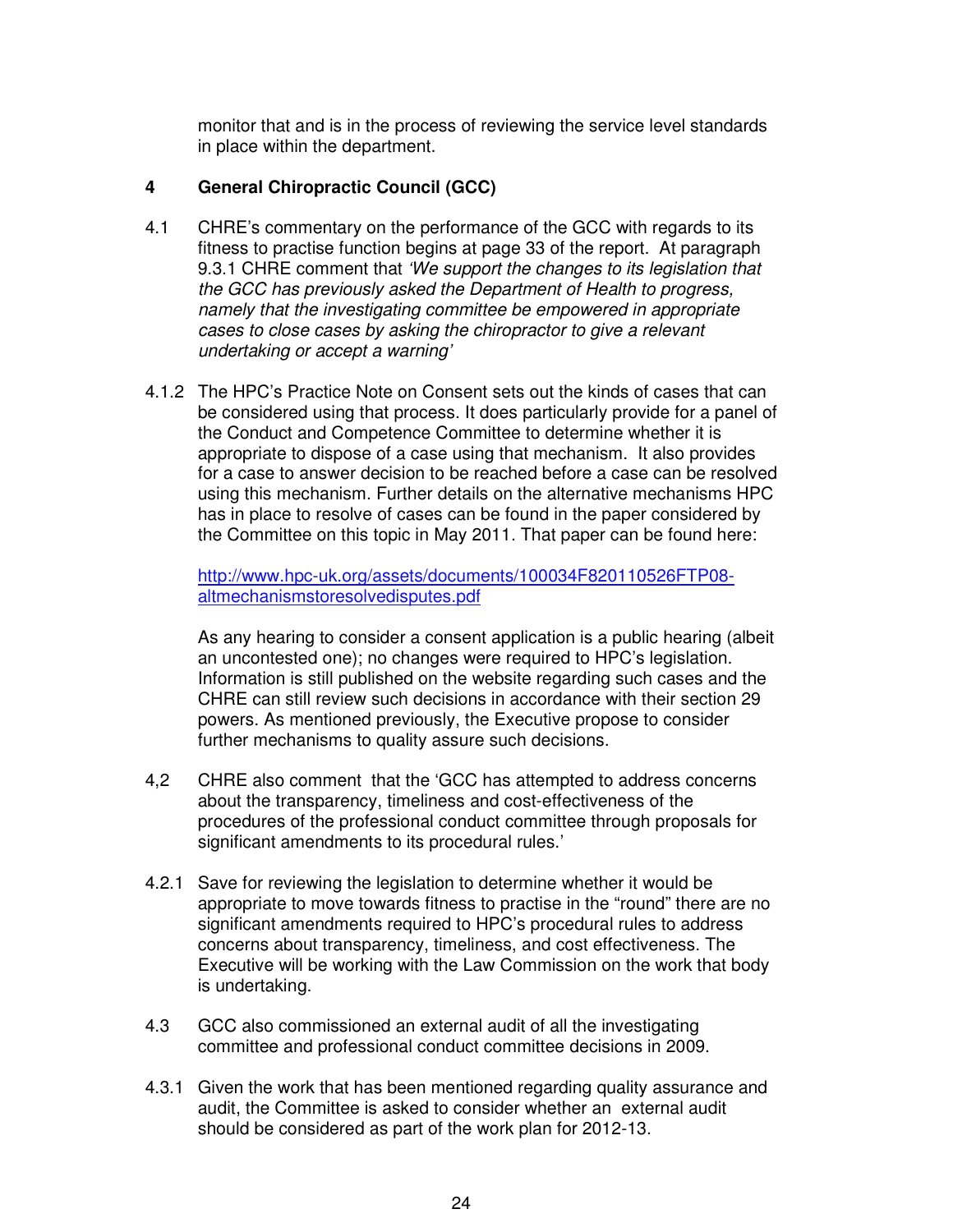## **5 General Dental Council (GDC)**

- 5.1 CHRE's commentary about the performance of the GDC begins at page 41 of its report. Of particular relevance to the HPC is the commentary made regarding the GDC's policy of not seeking further information about a registrant's health when it is notified of a conviction/caution for drinkdriving or drug related offences. HPC has a similar policy and commentary is provided regarding this at paragraph 2.3.4 above.
- 5.2 CHRE also comment at paragraph 10.31 of its report that standing operating procedures were being applied inconsistently across and within different teams within the fitness to practise department. It comments that the GDC are undertaking a review and plans to provide more practical training on the basics of the fitness to practise process. There is also comment that an external report commissioned by the GDC found that 'the induction and development process for caseworkers was inadequate, with the effect that staff were often unable to form appropriate judgements'
- 5.2.1 HPC has a comprehensive process of induction in place to support new employees. The induction forms for case managers and hearings officers are attached to this paper as appendix. Workshops provide on-going refresher training to the team on all aspects of the process which helps with ensuring consistency across the teams for the appropriate judgements to be reached. This training is supported by comprehensive operating guidance, practice notes, templates and check lists and through the audit process previously referenced. A new process has recently been implemented which requires all employees to attend sessions with other FTP teams to understand the work that is done by that team and any changes to process.

## **6 General Medical Council (GMC)**

- 6.1 CHRE's report about the performance of the GMC's fitness to practise function begins at page 51 of the report.
- 6.2 CHRE comment that the GMC has carried out a review of all its standard letters to doctors to ensure that they are accurate, clear and that the tone is appropriate and that it has prepared a 'simple guidance documents for doctors whose cases have been referred for a hearing'
- 6.2.1 A review of all HPC standard letters was undertaken earlier this year and registrants are provided with a range of material to support them through the fitness to practise process. That material includes:
	- A specific section on the website 'Information for registrants if a concern has been raised'
	- A brochure 'What happens if a concern is raised about me'
	- Information on what would be helpful to include when responding to an allegation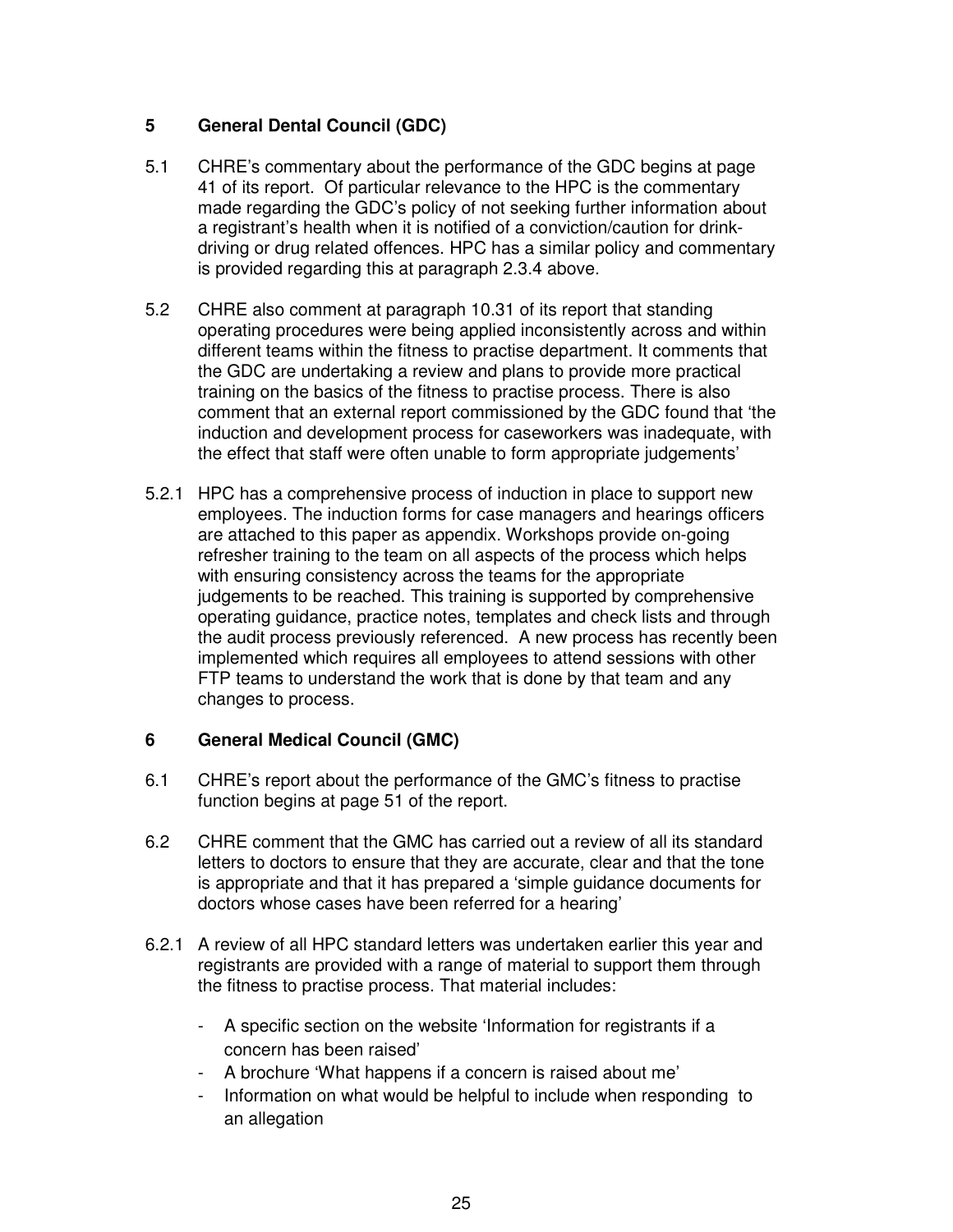- 6.3 Mention is also made at paragraph 11.25 of the work the GMC has done to enhance its engagement with employers, specifically regarding the guidance it has developed on the thresholds for referral of fitness to practise matters for each of the four countries of the UK.
- 6.3.1 As well the program of employer events, we have recently further developed the Standard of Acceptance for Allegations. This paper is due to be considered by Council and Committee in October 2011.
- 6.4 Reference is also made of the work the GMC is doing to change how it will deal with cases at the adjudication stage of its fitness to practise processes and the establishment of the Medical Practitioners Tribunal **Services**
- 6.4.1 The Committee previously considered a paper on this topic at its meeting in May 2011 and the Council will be asked to consider a paper reviewing CHRE's report on 'Modern and Effective Adjudication' at its meeting in October 2011.
- 6.5 At 11.32 of the report, CHRE reference the four main changes that the GMC are planning to implement to the way it deals with cases at the end of the investigation stage. Those changes are:
	- encouragement of doctors to accepts proposed sanctions in all cases without referral to a public hearing;
	- introduction of greater discussions with doctors including in some cases meeting with them before the end of the investigation stage;
	- introduction of the presumption of erasure for some criminal convictions which are incompatible with being a doctor; and
	- the introduction of automatic suspensions for doctors who refuse to engage with the fitness to practise process.
- 6.5.1 As referenced previously in this paper, the Committee considered a paper setting out the alternative mechanisms to resolve disputes that are already in place at the HPC. It is essential to ensure that any changes to fitness to practise processes balance the rights of a registrant with public protection. We have in place a process by which a case can be resolved of via consent which although requiring a public hearing do not require a contested public hearing. This is a key safeguard in the process and ensures panels consider all such applications.

## **7 General Optical Council (GOC)**

7.1 CHRE's comment about the performance of the GOC begins at page 59 of the report. There is nothing specific to the performance of the GOC and its fitness to practise function that requires comment in this paper.

## **8 General Osteopathic Council (GOsC)**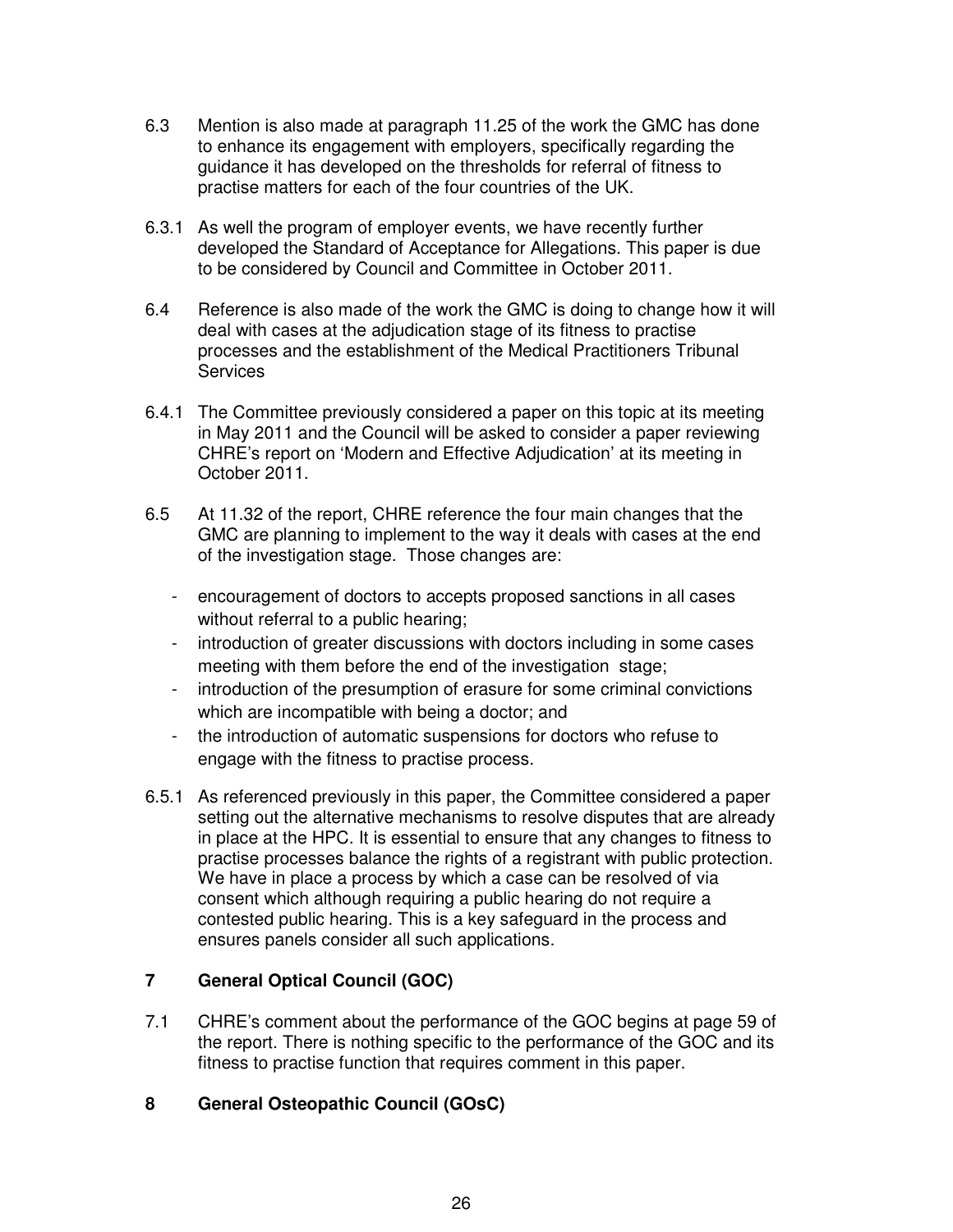8.1 There is nothing specific to the performance of the GOsC and its fitness to practise function that requires comment in this paper.

## **9 General Pharmaceutical Council (GPhC)**

- 9.1 CHRE's comment about the performance of the GPhC fitness to practise function begins at page 75 of its report. This commentary is of particular relevance to the HPC given the imminent transfer of the regulatory functions of the General Social Care Council. CHRE comment at paragraph 14.34 that 'From work undertaken prior to the GPhC assuming responsibility for the regulation of pharmacy professionals and premises, it identified five risks that it would need to manage.' These were:
	- Time taken to progress cases through the fitness to practise process
	- The time and related costs of investigating cases after a substantive investigation committee decision.
	- Difficulties with scheduling hearings previously hearings were scheduled according to a pre-determined hearings timetable, rather than scheduling them according to the cases that needed to be considered.
	- The lack of accurate comprehensive performance information.
	- The lack of a case management system that was fit for purpose for each stage of the fitness to practise process.
- 9.2 The learning from these risks and how they have been managed of real benefit to the HPC in considering the transfer of GSCC cases and the Executive will put in place steps to mitigate those risks.

## **10 The Nursing and Midwifery Council (NMC)**

- 10.1 CHRE's report on the performance of the fitness to practise function of the NMC begins at page 95 of its report. The Fitness to Practise Committee previously considered a paper reviewing CHRE's progress report into the NMC's fitness to practise function at its meeting in May 2011.
- 10.2 CHRE provides specific comment on the structure and resources of the NMC's fitness to practise function. The Executive are in the process of reviewing the resources and structure of the FTP directorate so as to ensure it continues to remain fit for purpose.

### **11 Pharmaceutical Society of Northern Ireland (PSNI**

11.1 There is nothing specific to the performance of the PSNI and its fitness to practise function that requires comment in this paper.

## **12 Health Professions Council (HPC)**

12.1 CHRE's report on the performance of the HPC begins at page 78 of the report and its comments specifically on the performance of our fitness to practise function begin at page 85. Reference is also made in the opening summary to the mechanisms HPC (and others) have undertaken to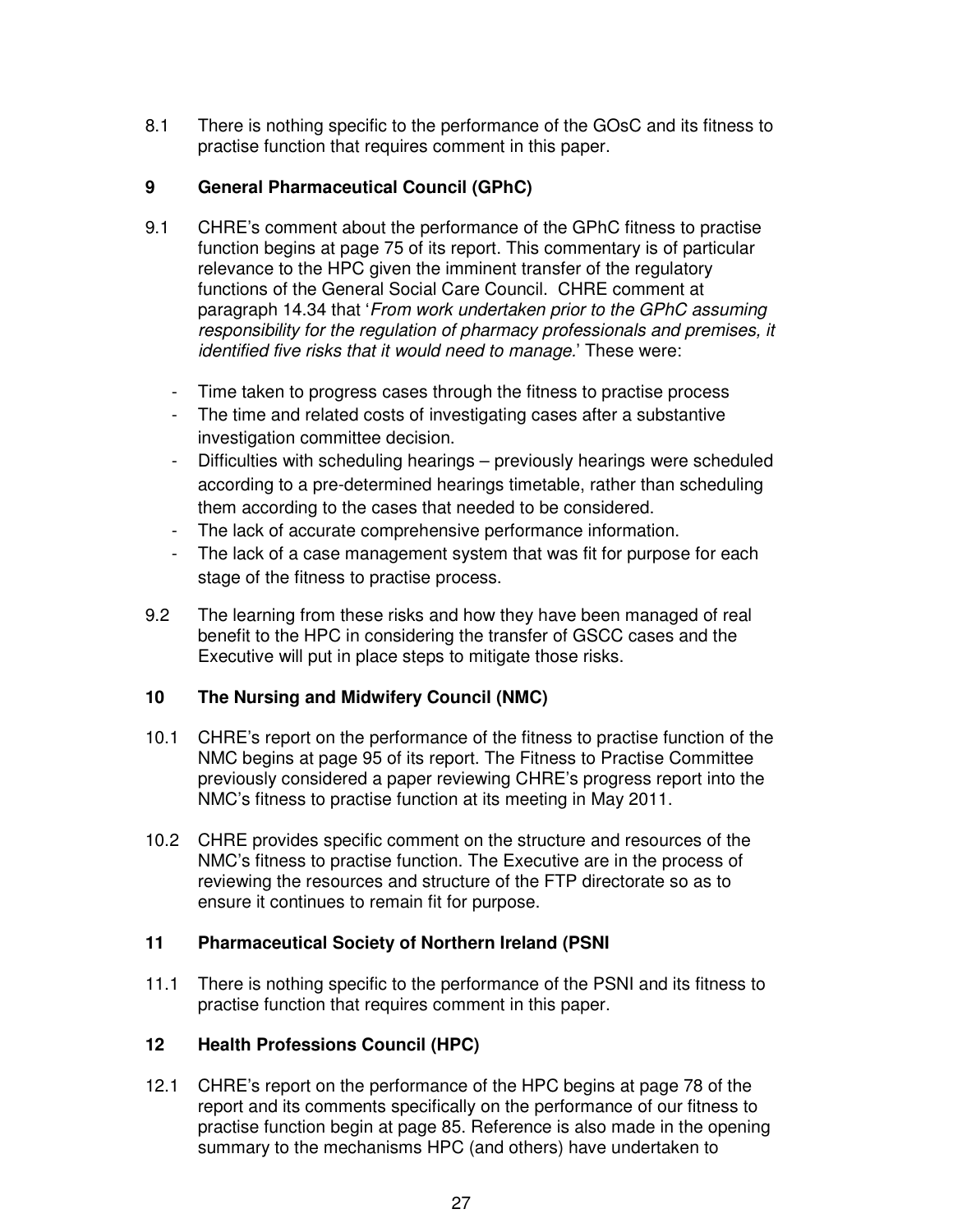develop better support mechanisms to witnesses, with particular reference to our audio visual presentation. Comments about our performance include at paragraph 15.32 'We believe that the HPC's response in these areas demonstrate a drive toward continuous improvement and should help ensure that concerns are raised and dealt with efficiently, effectively and consistently in the interests of patient safety' and also to notable improvements in our fitness to practise function including

- The reduction in the time taken for cases to conclude, from the receipt of allegation to the final hearing stage, and from the investigating committee stage to the final hearing stage, by two and one month respectively
- The introduction of arrangements for registrant assessors to provide advice to the investigating committee on profession-specific matters, where appropriate.
- 12.2 However, comment is once made at paragraph 15.35 as to our policy of not sharing the registrant's response with the complainant. CHRE comment that 'This can lead to such clarification emerging before the investigating committee reaches its decision. We would urge the HPC to reconsider our recommendations about this (sic). However, we recognise that the HPC has taken steps to minimise the risk of recurrence by providing further training to case managers and by introducing case investigation reports.'
- 12.2.1 The Council and Committee previously considered a paper on this topic and determined that no change should be made to existing policy. This decision included consideration as to the purpose of the fitness to practise process compared to that of a complaints resolution process. A copy of that paper can be found at:

http://www.hpc-uk.org/assets/documents/10002C8820100225FTP-09 sharingtheregistrantsresponse.pdf

As well as the steps mentioned by CHRE, supplementary information is also provided to registrants and complainants on HPC's policy in this area and in the public information that is available on the process. In a recent case where a complainant referred our refusal to provide a copy of the registrant's response to the Information Commissioner, the Information Commission determined that there was no obligation on the HPC to disclose the registrants response under the Freedom of Information Act 2001.

12.2.2 Given CHRE's recommendation, the Committee is again asked to consider whether any changes are required to HPCs policy in this area.

### **13 Conclusions and Recommendations**

13.1 A number of recommendations are made throughout this paper. The Committee are asked to consider and discuss those recommendations. They are as follows;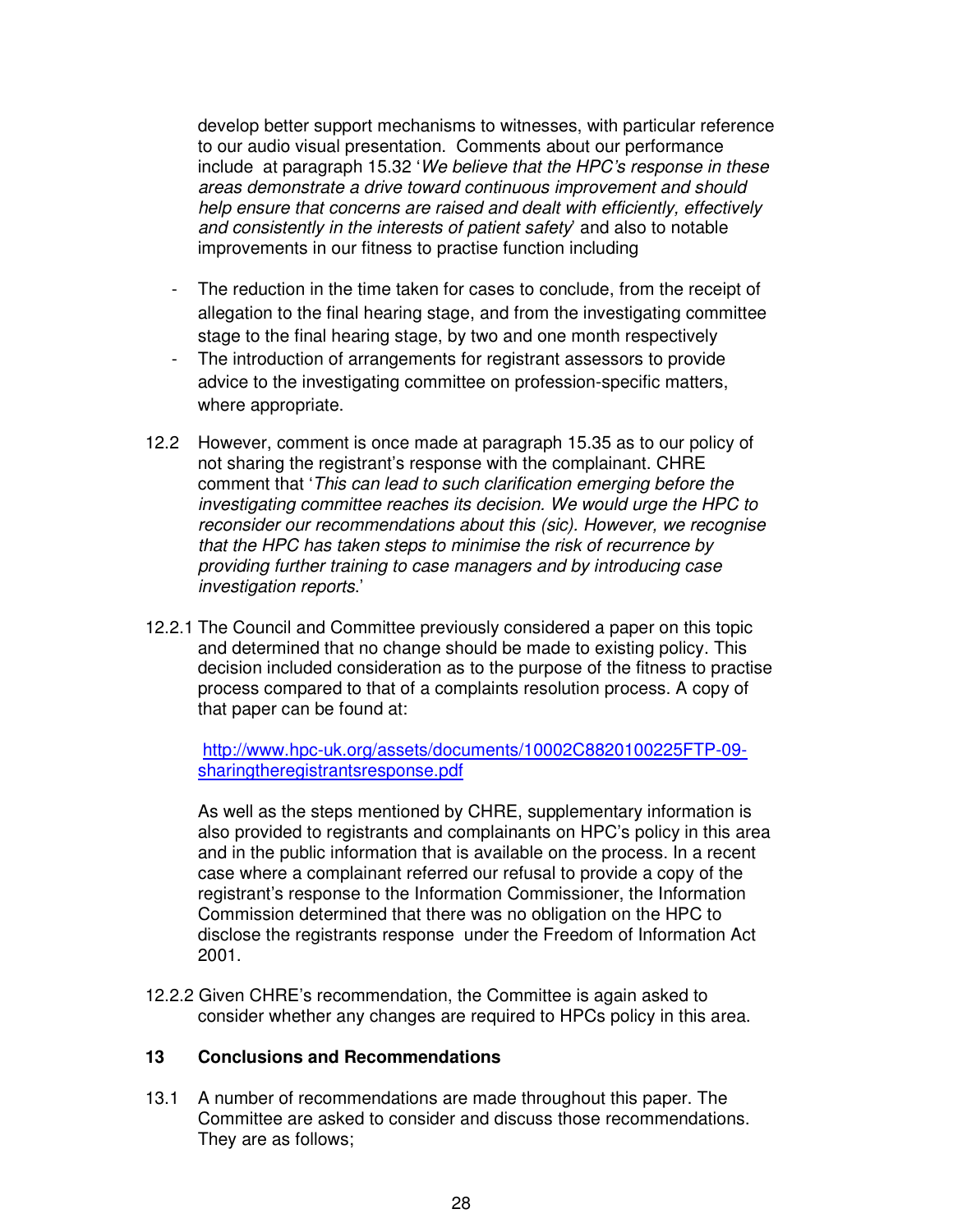- (a) to agree with the recommendations made at 2.4.6 of this paper in relation to HPC's programme of quality assurance and consider whether any further enhancements are required;
- (b) that the Executive should ensure the learning from the GPhC is taken into account when managing the transfer of the GSCC; and
- (c) that the Executive should continue to take steps to ensure that the structure and resources of the FTP directorate remains fit for purpose.
- 13.2 The Committee is also asked to consider
	- (a) whether the Executive should undertake any further work on drug and drink related convictions. If the Committee is so minded that further work should be undertaken, the Executive suggests that it includes the development of a mechanism to specifically quality assure such cases and seeking advice from appropriate sources as to whether requesting a registrant to undertake a medical assessment when they are convicted or cautioned for a drug or drink related offence is appropriate;
	- (b) whether given the work that has been mentioned regarding quality assurance and audit an external audit of decisions should be considered as part of the work plan for 2012-13;and
	- (c) whether any further consideration needs to be given to HPC's policy in relation to not sharing the registrants response at Investigating Committee Panel stage to the complainant.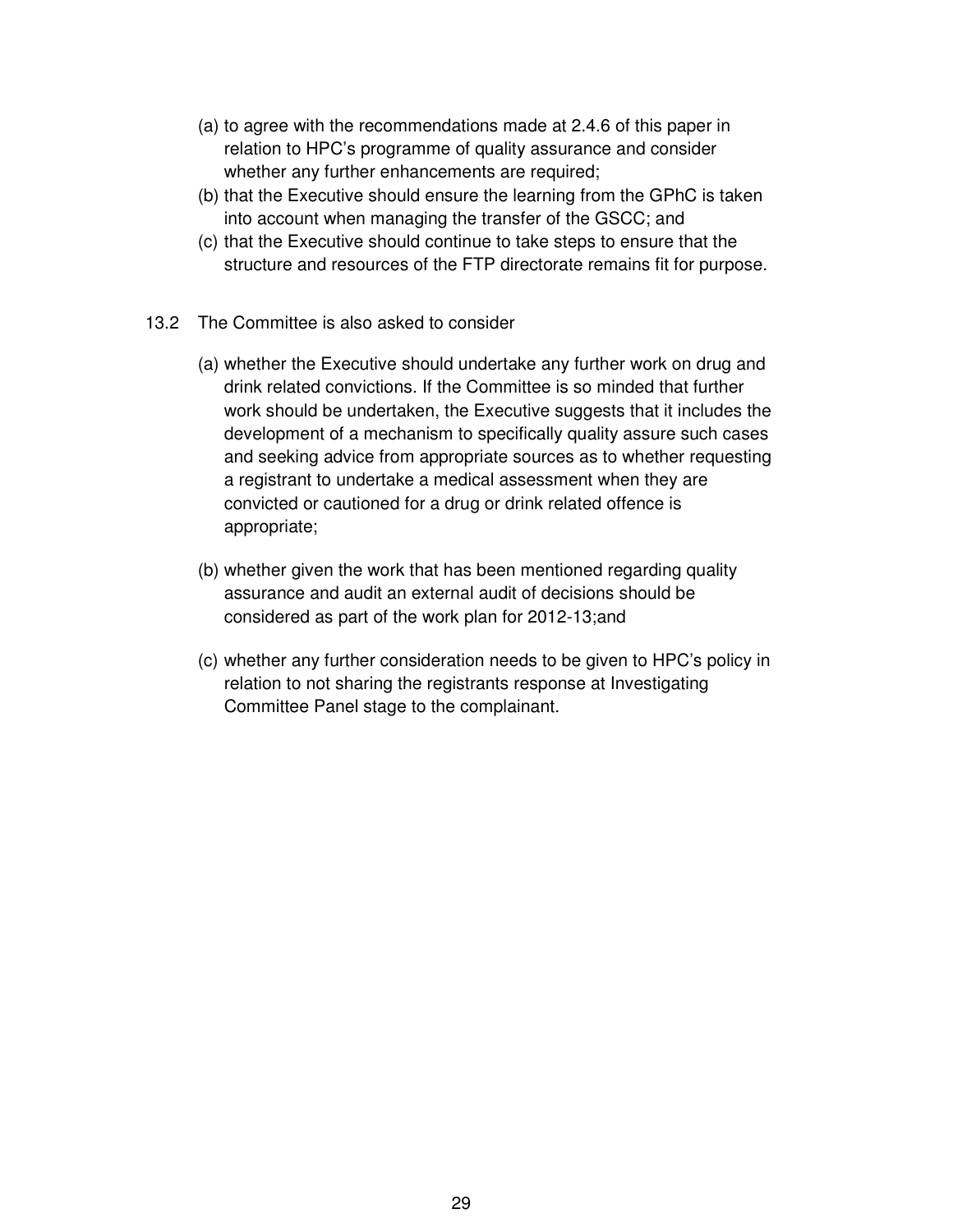# **Appendix B**

Fitness to Practise Committee 13 October 2011

# **2011-12 CHRE Audit Report update**

Executive summary and recommendations

## **Introduction**

The attached appendix is intended to provide the Committee with an update on the progress that has been with regards to the recommendations that were approved by Council as a result of the Executive's review of the second CHRE Fitness to Practise audit report.

## **Decision**

The Committee is asked to note the paper, no decision is required.

## **Background information**

The Council considered and agreed the recommendations at its meeting in July 2011. A copy of that report can be found at http://www.hpcuk.org/assets/documents/100035C7Enc06-CHREreport.pdf

## **Resource implications**

None

## **Financial implications**

None

## **Appendices**

## **Date of paper**

3 October 2011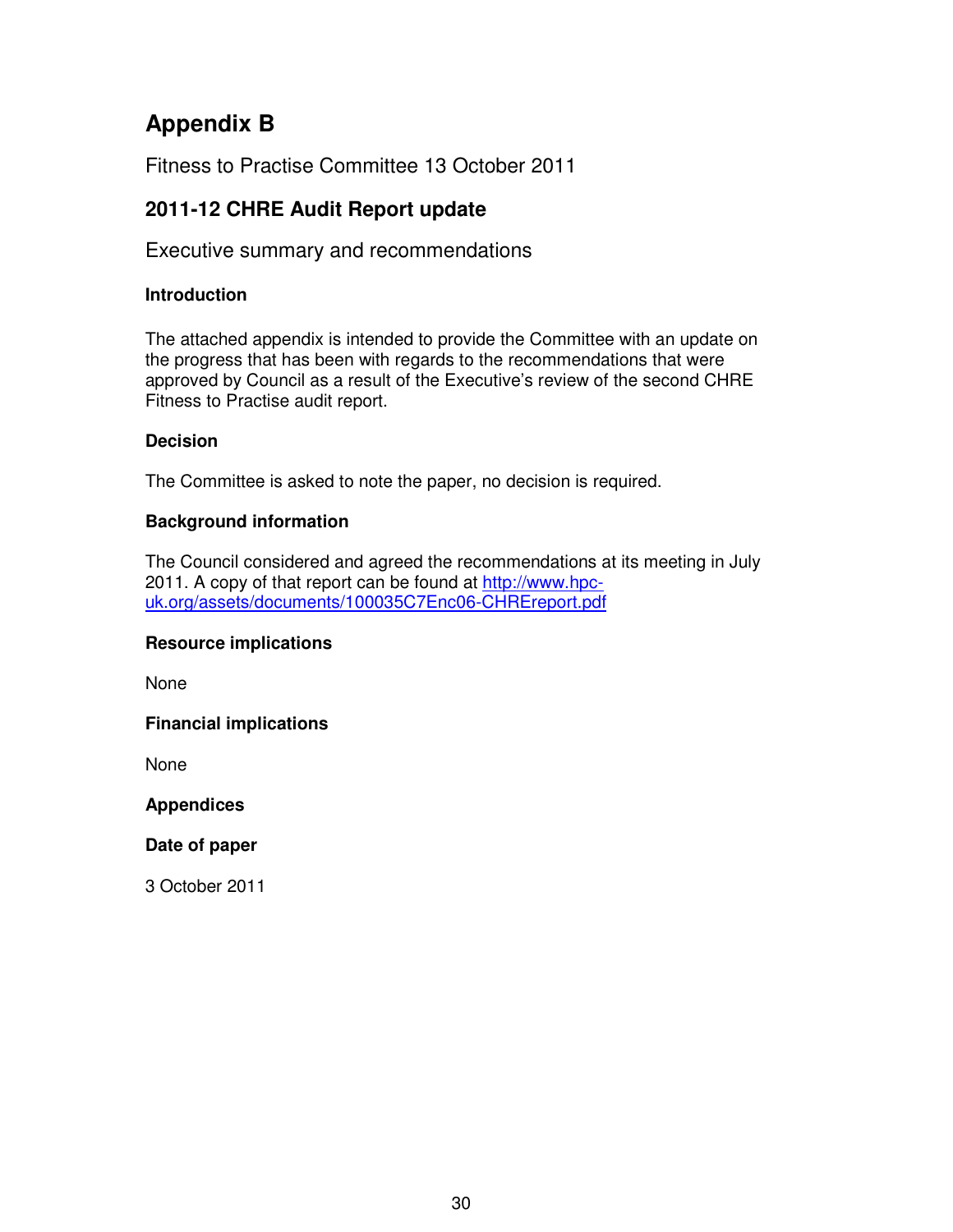# **CHRE Report – Progress Report – October 2011**

## **1 Ensuring the quality of reasons remains as a focus at training for those who consider cases**

The quality of reasons remains a focus at all panel training sessions. All panel members receive regular refresher training. The Panel Chairs received training in June 2011 where the agenda included decisionmaking and the quality of reasons at both the Investigating Committee and final hearing stage. Regular refresher training for registrant and lay panel members takes place throughout the year. The last refresher training took place in July 2011 and a further session is due to take place in November 2011.

The learning points highlighted by CHRE in 2010-2011 have also been relied upon to structure appropriate case studies during training sessions with panel members and legal assessors during 2011.

## **2 Review the approach the approach that other regulators take to quality control and whether there is any learning for the HPC**

The approach to quality assurance and control has been considered as part of the Executive's review of the CHRE performance review for 2010- 11.

## **3 Further review the service level standards within the team**

A review of our service level standards is due to be undertaken before the end of the year to ensure that our standards are sufficiently rigorous – this review will be undertaken across all of the department's functions.

## **4 Training provided to the team on what should be included in file notes**

A fitness to practise workshop for the case management team took place on 12<sup>t</sup> September 2011 on 'audit learning' which pulled together learning from the CHRE audit and internal file audits and provided a refresher on various areas of file and case management. During the course of this session, training was provided on file notes, focussing on what should and shouldn't be included in them.

## **5 On-going training on what should be communicated via the telephone**